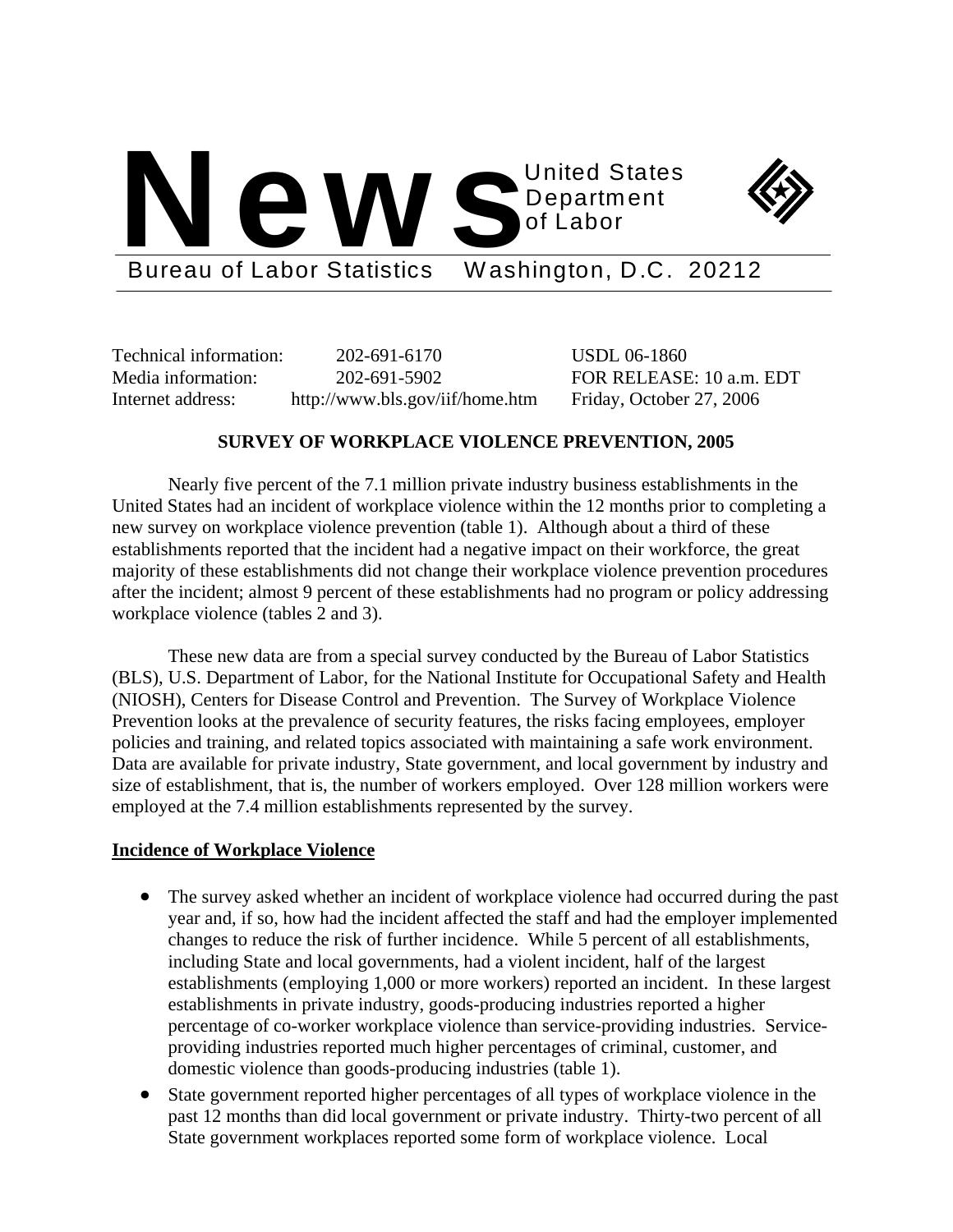government reported 15 percent of their workplaces experienced some type of workplace violence in the past 12 months while private industry reported fewer than 5 percent (table 1).

- Of those establishments reporting an incident of workplace violence in the previous 12 months, 21 percent reported that the incident affected the fear level of their employees and twenty-one percent indicated that the incident affected their employees' morale. In State government workplaces reporting an incident of workplace violence in the previous 12 months, 48 percent reported some type of negative effect due to the incident (table 2).
- The higher reported incidence of violence in State and local government workplaces may be attributed to their work environments. These workplaces reported much higher percentages of working directly with the public, having a mobile workplace, working with unstable or violent persons, working in high crime areas, guarding valuable goods or property, and working in community based settings than did private industry (table 4).

# **Types of Security**

• Seventy-two percent of establishments, employing 91 percent of workers, had at least one form of security – either security staff, physical security (such as locked entries), or electronic security (such as metal detectors). While some form of security was nearly universal in establishments employing 1,000 workers or more, about two-thirds of the smallest establishments (with 1 to 10 workers) had such security (table A).

|                                                            | All size<br>classes | $1-10$<br>workers | $11 - 49$<br>workers | 50-249<br>workers | 259-999<br>workers | $1,000+$<br>workers |
|------------------------------------------------------------|---------------------|-------------------|----------------------|-------------------|--------------------|---------------------|
| <b>Establishments</b>                                      |                     |                   |                      |                   |                    |                     |
| At least one form of security                              | 72.1                | 64.9              | 84.7                 | 94.0              | 97.0               | 99.0                |
| Electronic surveillance only                               | 14.5                | 14.9              | 14.9                 | 10.4              | 3.1                | 1.3                 |
| Security Staff only                                        | 0.9                 | 1.0               | 0.8                  | 0.6               | 0.6                | 0.2                 |
| Physical security only                                     | 17.2                | 18.1              | 16.8                 | 10.9              | 3.6                | 6.2                 |
| Physical security and either<br>electronic surveillance or |                     |                   |                      |                   |                    |                     |
| security staff                                             | 38.4                | 29.9              | 50.6                 | 70.8              | 88.1               | 90.6                |
| No security                                                | 26.6                | 33.4              | 14.6                 | 5.6               | 2.8                | 0.8                 |
| <b>Employment</b>                                          |                     |                   |                      |                   |                    |                     |
| At least one form of security                              | 90.8                | 69.8              | 86.5                 | 94.4              | 97.2               | 99.2                |
| Electronic surveillance only                               | 8.7                 | 14.3              | 14.8                 | 9.2               | 2.9                | 1.2                 |
| Security Staff only                                        | 0.7                 | 1.2               | 0.9                  | 0.7               | 1.0                | 0.1                 |
| Physical security only                                     | 10.2                | 18.2              | 16.3                 | 10.0              | 3.4                | 3.4                 |
| Physical security and either<br>electronic surveillance or |                     |                   |                      |                   |                    |                     |
| security staff                                             | 69.8                | 35.1              | 52.9                 | 73.1              | 88.4               | 93.6                |
| No security                                                | 8.8                 | 29.2              | 12.9                 | 5.3               | 2.5                | 0.6                 |

|  |  |  | Table A. Percent of establishments and employment by type of security and size of establishment, 2005 |
|--|--|--|-------------------------------------------------------------------------------------------------------|
|  |  |  |                                                                                                       |

• Over 52 percent of all establishments had some form of electronic surveillance, most often burglar alarms, surveillance cameras, and motion detectors. Use of electronic surveillance generally increased as size of establishment increased. Forty-four percent of the smallest establishments had electronic surveillance while 91 percent of the largest establishments used some form of electronic surveillance (table 5).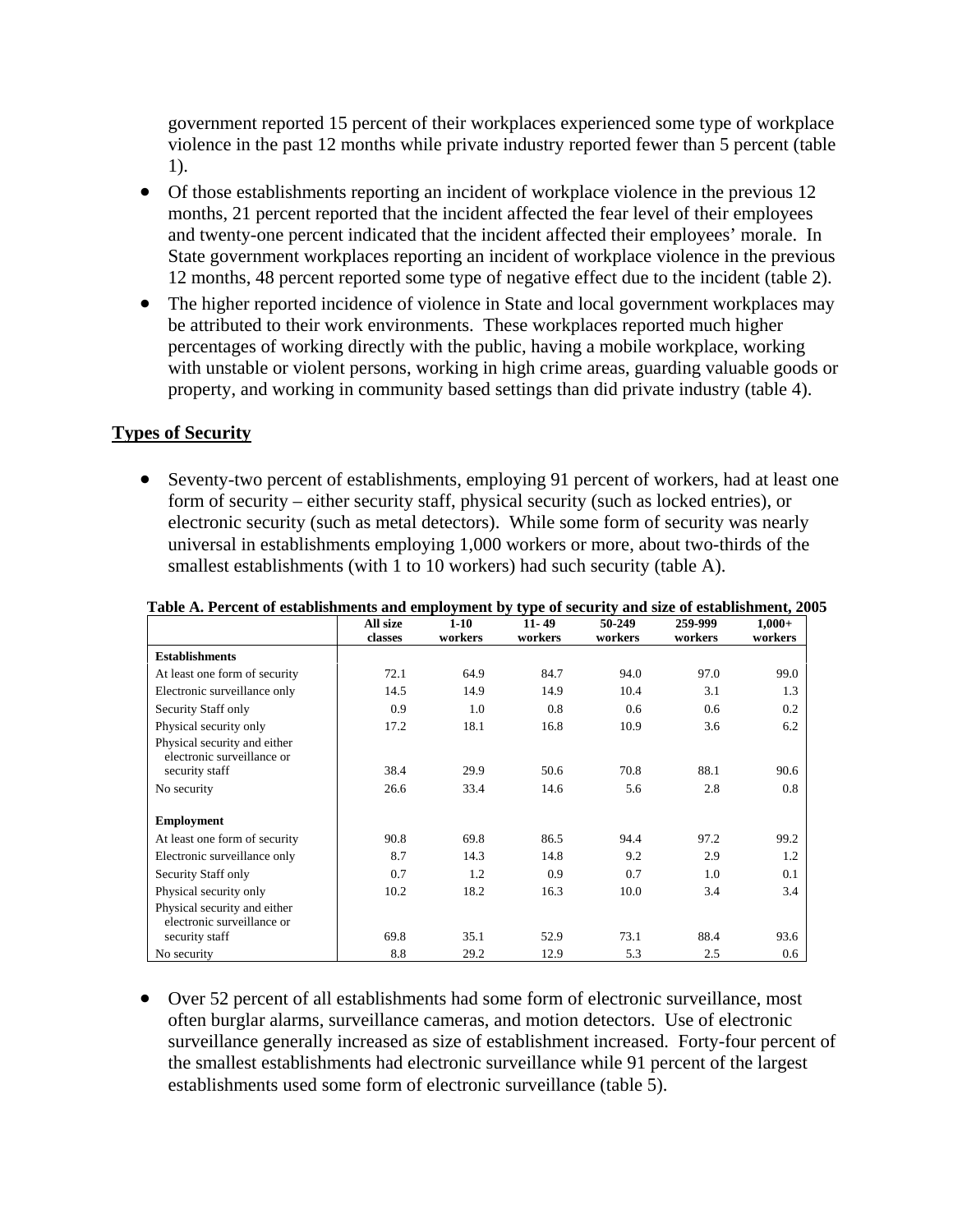- Almost 86 percent of the establishments reported they did not have a security staff (table 6). Over 73 million workers (57 percent of the workers covered) were employed in establishments without a security staff.
- State governments tended to have more security precautions than either private industry or local governments. For example, 36 percent of State governments used electronic identification badges or scanners for entry and exit, compared with only 6 percent of private industry establishments and 9 percent of local governments (table 5). Similarly, security guards were more prevalent at State government work locations (table 6).
- Thirty-one percent of establishments had limited or controlled access to the workplace such as secured entries or locked doors during working hours. The use of limited access ranged from 26 percent in the smallest establishments to over 83 percent in the largest establishments (table 7).
- Over half of the largest establishments surveyed reported the ability for employees and/or security staff to register or check in visitors (79 percent), verify employee identification (71 percent), stop entry due to restraining or protective orders (59 percent), and screen entry using photographs of persons (52 percent). Thirty-seven percent of the largest workplaces reported the authority to arrest or detain for police and the authority to seize weapons (table 8).
- While 42 percent of the establishments surveyed reported they had a process or method for identifying potential or current employees with a history of violence, only 11 percent reported having a method or process for identifying clients, customers, visitors, or patients with a history of violence (table 9).

# **Programs and Policies**

- Over 70 percent of United States workplaces do not have a formal program or policy that addresses workplace violence. Programs or policies related to workplace violence were more prevalent among larger private establishments and governments. State government establishments were by far more likely to have written or verbal policies or programs than local government and private industry establishments (table 10).
- In establishments that reported having a workplace violence program or policy, private industry most frequently reported addressing co-worker violence (82 percent). Customer or client violence was the next most frequent subject of private industry policies or programs (71 percent), followed by criminal violence (53 percent) and domestic violence (44 percent). While addressing customer/client and co-worker workplace violence the most, State governments addressed domestic violence (66 percent) more than criminal violence (53 percent), while equal numbers of local governments addressed domestic violence and criminal violence (47 percent) (table 11).
- Twenty percent of establishments in private industry provided training on preventing workplace violence while 32 percent of local government workplaces and 58 percent of State government workplaces provided this training. Only 4 percent of all establishments trained on domestic violence and its impact on the workplace (table 12).
- Forty-three percent of private industry establishments report tracking the cost of workplace injuries and illnesses while less than half of those (20 percent) report tracking costs related to incidents of workplace violence. State government workplaces reported that over 63 percent tracked costs of workplace injuries and illnesses and 33 percent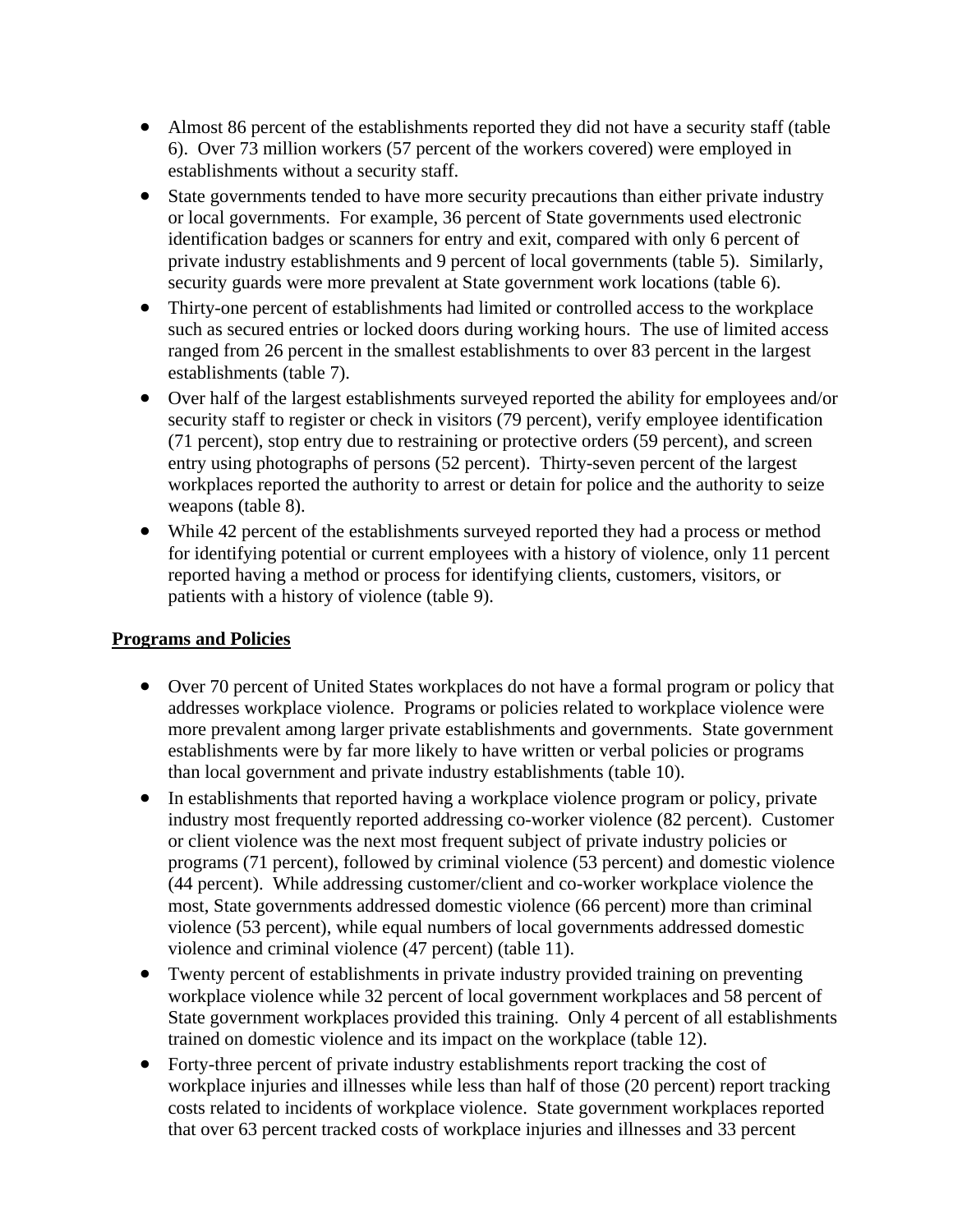tracked costs of workplace violence. Local government workplaces reported 61 percent tracked costs of workplace injuries and illnesses while 36 percent tracked the costs associated with workplace violence. In all cases, workers' compensation costs were most frequently tracked; among other costs, absenteeism and property damage were tracked more often than other items (table 13).

 Charts and more detailed tables by industry sector can be found on the BLS website at https://www.bls.gov/iif/home.htm The link to these tables and charts can be found under "**Economic News Releases and Announcements"**. The BLS plans to provide additional tables and charts on this site in the future.

## **Background of the Survey**

 The BLS entered into an interagency agreement with NIOSH to conduct a survey of United States employers regarding their policies and training on workplace violence prevention. Very little information previously existed regarding the policies, training, and other related issues from the employer perspective. Most workplace violence studies were from the employee's or victim's viewpoint.

 The survey defined workplace violence as violent acts directed towards a person at work or on duty (i.e. physical assaults, threats of assault, harassment, intimidation, or bullying). Workplace violence is classified in four types of situations:

- •Criminal when the perpetrator has no legitimate relationship to the business or its employees and is usually committing a crime in conjunction with the violence (e.g. robbery, shoplifting, or trespassing);
- Customer or Client when the perpetrator has a legitimate relationship with the business and becomes violent while being served by the business (e.g. customers, clients, patients, students, inmates, or any other group to which the business provides services);
- •Co-Worker when the perpetrator is an employee, past employee of the business, or contractor who works as a temporary employee of the business and who attacks or threatens another employee; and
- •Domestic Violence when the perpetrator, who has no legitimate relationship to the business, but has a personal relationship with the intended victim, threatens or assaults the intended victim at the workplace (e.g. family member, boyfriend, or girlfriend).

 This voluntary survey provides estimates of the number of establishments and employees covered by a workplace violence prevention program or policy. The survey also collected data on the characteristics of the program or policy at the establishment; types of training on workplace violence and topics covered; whether an incident of workplace violence had occurred in the last 12 months; and whether establishments collect the costs associated with workplace violence. The survey was designed to allow characterization of how the issue of workplace violence is addressed in U.S. workplaces and to provide researchers with information to develop educational interventions to improve workplace safety.

 The sample was stratified by 3-digit industry code and size class. Industry was based on the North American Industry Classification System. The following industries were included in this survey: Agriculture, Forestry, Fishing and Hunting (NAICS 11); Mining (21); Utilities (22);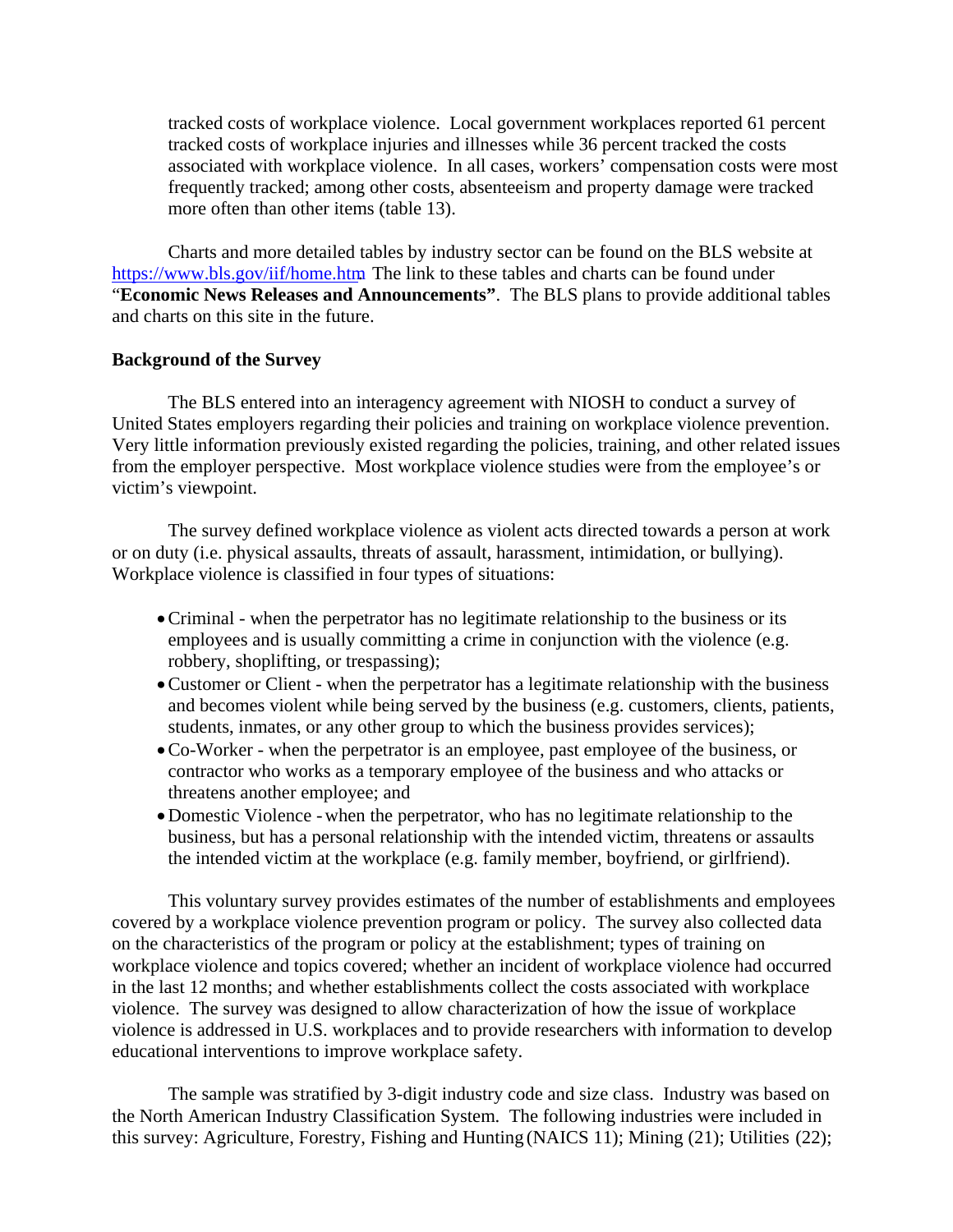Construction (23); Manufacturing (31-33); Wholesale Trade (42); Retail Trade (44-45); Transportation and Warehousing (48-49); Information (51); Finance and Insurance (52); Real Estate and Rental and Leasing (53); Professional, Scientific, and Technical Services (54); Management of Companies and Enterprises (55); Administrative and Support and Waste Management and Remediation Services (56); Educational Services (61); Health Care and Social Assistance (62); Arts, Entertainment, and Recreation (71); Accommodation and Food Services (72); Other Services (except Public Administration) (81); and Public Administration (92). The sample covered private industry, State government, and local government. Size classes were separated by establishments with 1 to 10 employees; 11 to 49 employees; 50 to 249 employees; 250 to 999 employees; and 1,000 or more employees. The sample was selected from respondents to the 2003 BLS Survey of Occupational Injuries and Illnesses (SOII) augmented with State and local government units from States not collecting public sector data in the SOII. All 39,998 sample units were located in the 50 States and the District of Columbia.

 The survey form was mailed to establishments in September 2005. Employers were asked to respond for the past 12-month period; this period could vary from September 2004 to June 2006 when the survey data collection period ended. The final response rate for this voluntary survey was 61 percent.

 The survey estimates are based on a scientifically selected probability sample, rather than a census of the entire population. Because the data are based on a sample survey, the estimates probably differ from the figures that would be obtained from all units covered by the survey. To determine the precision of each estimate, a standard error is calculated. The standard error defines a range (confidence interval) around the estimate. The approximate 95-percent confidence interval is the estimate plus or minus twice the standard error. The standard error also can be expressed as a percent of the estimate, or the relative standard error. For example, the 95-percent confidence interval for an estimate of 3,080,300 establishments having intruder or burglar alarms with a relative standard error of 1 percent would be 3,080,300 plus or minus 2 percent (2 times 1 percent) or 3,018,690 to 3,141,910. The user can be 95 percent confident that the "true" estimate falls within the confidence interval. The total estimate for establishments covered in this survey of 7,361,560 establishments has an estimated relative standard error of less than 1 percent. A relative standard error was calculated for each estimate from this survey and is available upon request. All findings in this release have been tested and found to be statistically significant using the 95-percent confidence interval.

 The data are also subject to nonsampling error. Mistakes in recording or coding the data, employer misunderstanding of questions, and definitional difficulties are general examples of nonsampling error. Although not measured, nonsampling errors will always occur when statistics are gathered. However, BLS has implemented quality assurance procedures to reduce nonsampling error, including detailed training of personnel involved in the nonresponse callbacks and callbacks resulting from editing of the data.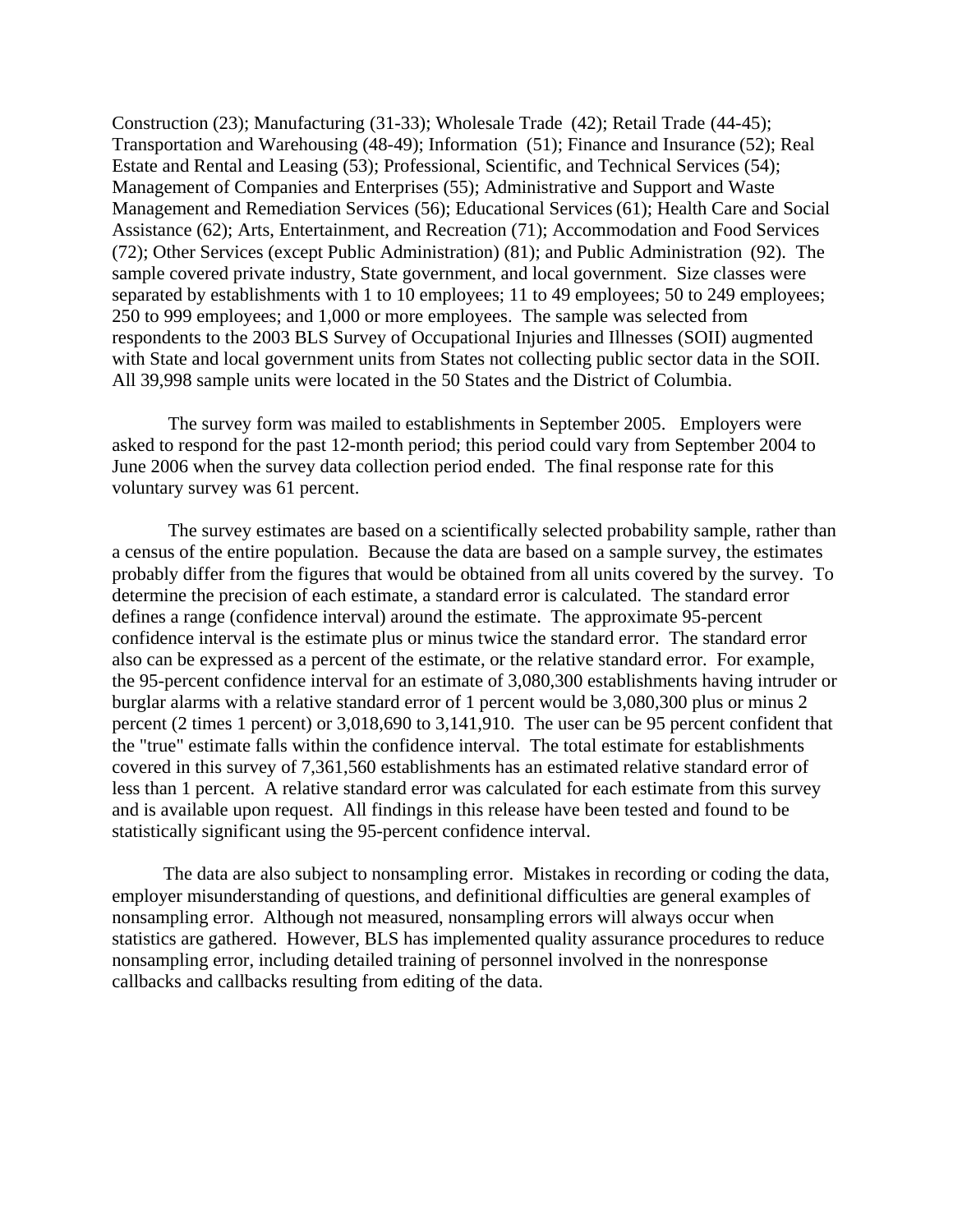#### TABLE 1. **Percent of establishments that have experienced an incident of workplace violence in the 12 months**<sup>1</sup> **prior to the survey by selected type of incident, industry, and size class, 2005**

|                                          |                    | Percent of establishments |                  |                                 |                                 |              |                               |              |                       |  |  |
|------------------------------------------|--------------------|---------------------------|------------------|---------------------------------|---------------------------------|--------------|-------------------------------|--------------|-----------------------|--|--|
| Industry <sup>2</sup> and size class     | Total              |                           |                  |                                 | Type of incident                |              |                               |              |                       |  |  |
|                                          | establishments     | Total                     | Any<br>incidents | Criminal                        | Customer<br>or client           | Co-worker    | Domestic<br>violence          | No incident  | Data not<br>available |  |  |
| <b>Total all ownerships</b>              |                    |                           |                  |                                 |                                 |              |                               |              |                       |  |  |
|                                          | 7,361,560          | 100.0                     | 5.3              | 2.2                             | 2.2                             | 2.3          | 0.9                           | 92.1         | 2.6                   |  |  |
|                                          | 4,976,870          | 100.0                     | 2.4              | 1.4                             | 1.0                             | 0.6          | 0.1                           | 95.6         | 2.0                   |  |  |
|                                          | 1,813,590          | 100.0                     | 9.1              | 3.5                             | 3.9                             | 4.6          | 2.0                           | 87.8         | 3.1                   |  |  |
|                                          | 489,480<br>68,350  | 100.0                     | 16.0<br>28.8     | 4.7                             | 6.4<br>12.2                     | 8.1          | 2.9<br>9.0                    | 77.8         | 6.2                   |  |  |
|                                          | 13,280             | 100.0<br>100.0            | 49.9             | 6.8<br>17.2                     | 28.3                            | 16.8<br>34.1 | 24.1                          | 63.9<br>43.8 | 7.3<br>6.2            |  |  |
| Private industry <sup>3</sup>            |                    |                           |                  |                                 |                                 |              |                               |              |                       |  |  |
|                                          | 7,144,950          | 100.0                     | 4.8              | 2.1                             | 1.9                             | 2.1          | 0.8                           | 92.5         | 2.7                   |  |  |
|                                          | 4,890,830          | 100.0                     | 2.2              | 1.4                             | 0.9                             | 0.5          | $\equiv$                      | 95.7         | 2.0                   |  |  |
|                                          | 1,748,090          | 100.0                     | 8.6              | 3.5                             | 3.6                             | 4.4          | 2.0                           | 88.2         | 3.2                   |  |  |
|                                          | 439,730            | 100.0                     | 15.2             | 4.6                             | 5.4                             | 8.1          | 2.8                           | 78.0         | 6.9                   |  |  |
|                                          | 56,760             | 100.0                     | 26.6             | 6.3                             | 9.6                             | 16.9         | 9.1                           | 64.9         | 8.5                   |  |  |
| 1.000+ ……………………………………………………………………………………… | 9,540              | 100.0                     | 46.8             | 15.2                            | 24.2                            | 33.1         | 24.1                          | 45.3         | 8.0                   |  |  |
| <b>Goods producing</b>                   |                    |                           |                  |                                 |                                 |              |                               |              |                       |  |  |
|                                          | 1,211,150          | 100.0<br>100.0            | 3.4<br>$\equiv$  | 1.0<br>$\overline{\phantom{0}}$ | 0.1<br>$\overline{\phantom{m}}$ | 2.2          | 0.4                           | 94.4<br>95.9 | 2.2<br>3.0            |  |  |
|                                          | 805,970<br>296,810 | 100.0                     | 5.7              | $\equiv$                        | $\equiv$                        | 4.8          | $\qquad \qquad -$<br>$\equiv$ | 93.7         | 0.6                   |  |  |
|                                          | 90,800             | 100.0                     | 11.6             | 1.5                             | 0.5                             | 9.3          | 1.5                           | 87.7         | 0.8                   |  |  |
|                                          | 15,190             | 100.0                     | 26.1             | 2.7                             | 1.4                             | 22.3         | 7.6                           | 71.6         | 2.2                   |  |  |
|                                          | 2,390              | 100.0                     | 43.9             | 5.4                             | 3.8                             | 39.7         | 17.2                          | 46.4         | 9.6                   |  |  |
| <b>Service providing</b>                 |                    |                           |                  |                                 |                                 |              |                               |              |                       |  |  |
|                                          | 5,933,800          | 100.0                     | 5.1              | 2.4                             | 2.3                             | 2.1          | 0.9                           | 92.1         | 2.7                   |  |  |
|                                          | 4,084,870          | 100.0                     | 2.5              | 1.4                             | 1.1                             | 0.6          | $\overline{\phantom{a}}$      | 95.7         | 1.8                   |  |  |
|                                          | 1,451,290          | 100.0                     | 9.2              | 4.1                             | 4.3                             | 4.4          | 2.3                           | 87.1         | 3.7                   |  |  |
|                                          | 348,930            | 100.0                     | 16.1             | 5.4                             | 6.6                             | 7.8          | 3.2                           | 75.4         | 8.5                   |  |  |
|                                          | 41,570             | 100.0                     | 26.8             | 7.6                             | 12.6                            | 14.9         | 9.6                           | 62.4         | 10.8                  |  |  |
|                                          | 7,150              | 100.0                     | 47.6             | 18.3                            | 31.0                            | 30.9         | 26.4                          | 44.9         | 7.4                   |  |  |
| State government                         | 63,260             | 100.0                     | 32.2             | 8.7                             | 15.4                            | 17.7         | 5.5                           | 65.3         | 2.4                   |  |  |
|                                          |                    |                           |                  | 9.9                             |                                 |              | $\overline{\phantom{m}}$      |              |                       |  |  |
|                                          | 30,680<br>16,180   | 100.0<br>100.0            | 25.6<br>40.0     | $\overline{\phantom{a}}$        | 13.2<br>11.6                    | 11.9<br>24.8 | 7.0                           | 74.3<br>54.0 |                       |  |  |
|                                          | 10,560             | 100.0                     | 28.9             | 7.5                             | 18.7                            | 16.6         | 4.9                           | 67.7         | 3.4                   |  |  |
|                                          | 4,380              | 100.0                     | 47.0             | 9.6                             | 29.2                            | 23.1         | 10.5                          | 50.2         | 2.7                   |  |  |
|                                          | 1.450              | 100.0                     | 65.5             | 24.8                            | 40.7                            | 51.7         | 31.7                          | 30.3         | 4.1                   |  |  |
| Local government                         |                    |                           |                  |                                 |                                 |              |                               |              |                       |  |  |
|                                          | 153,360            | 100.0                     | 14.7             | 3.7                             | 10.3                            | 4.3          | 2.1                           | 85.1         | 0.2                   |  |  |
|                                          | 55,360             | 100.0                     | 4.8              | 0.8                             | 2.3                             | 3.3          | 1.1                           | 95.2         |                       |  |  |
|                                          | 49,310             | 100.0                     | 15.5             | 4.4                             | 12.7                            | 2.3          | 0.8                           | 84.0         |                       |  |  |
|                                          | 39,190             | 100.0                     | 21.8             | 5.1                             | 14.9                            | 5.6          | 2.9                           | 78.1         |                       |  |  |
|                                          | 7,210              | 100.0                     | 35.0             | 9.4                             | 22.5                            | 12.5         | 7.6                           | 64.6         | 0.4                   |  |  |
|                                          | 2,290              | 100.0                     | 53.7             | 21.0                            | 38.0                            | 27.1         | 19.2                          | 46.3         |                       |  |  |
|                                          |                    |                           |                  |                                 |                                 |              |                               |              |                       |  |  |

 $1$  Survey respondents were asked to provide data for the 12 months prior to completing the survey. The 12-month period could fall from September 2004 to June 2006.<br><sup>2</sup> *North American Industry Classification System* – United States, 2002<br><sup>3</sup> Excludes farms with fewer than 11 employees.

questionnaire response, and questions where more than one response is allowed, data do not sum to the totals. Dashes indicate data that do not meet publication guidelines. A measure of sampling variability for each estimate is available upon request.

Source: Bureau of Labor Statistics, U.S. Department of Labor.

Note: Because of rounding, data exclusion of nonclassifiable responses, omission of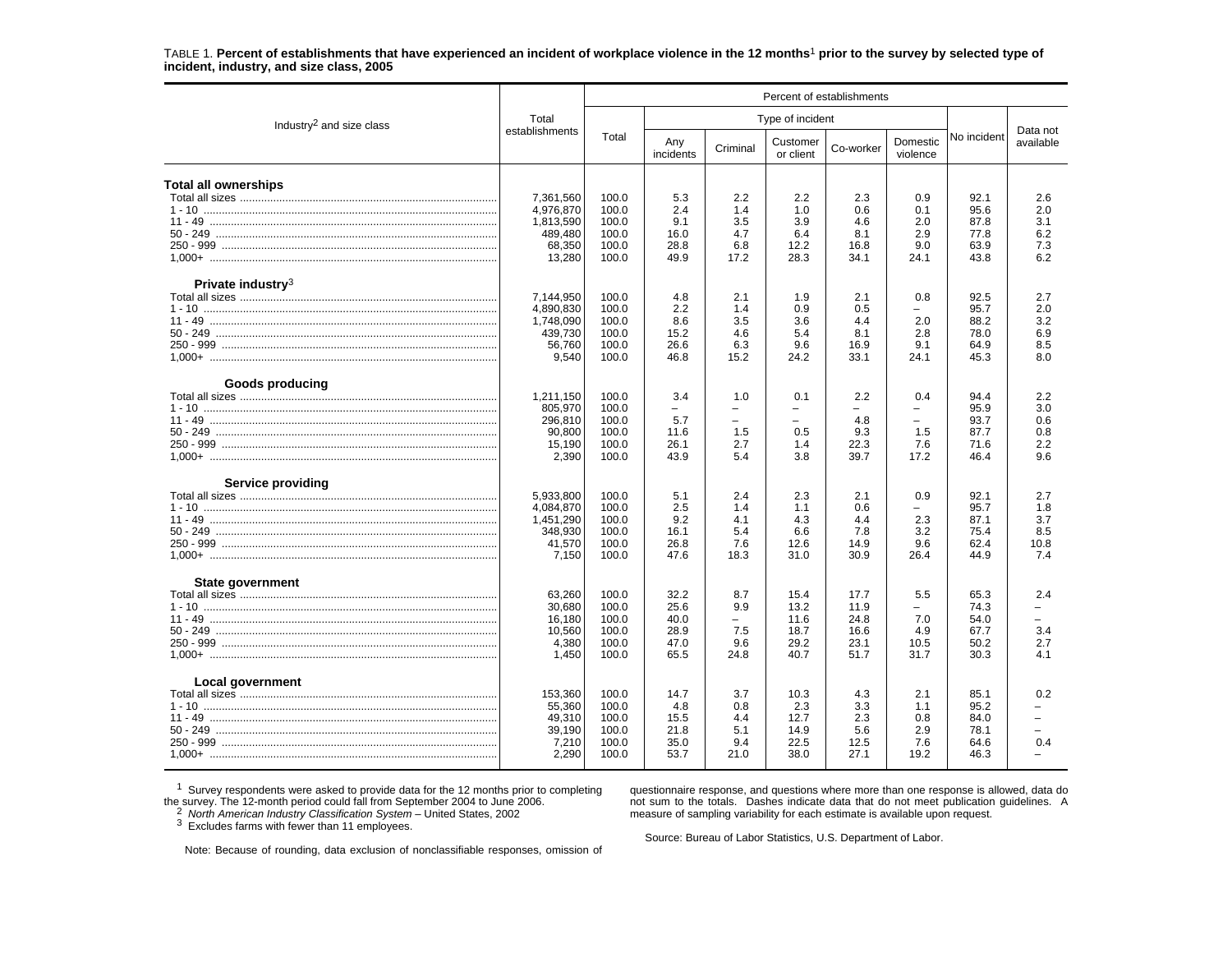#### TABLE 2. **Percent of establishments that report employees have been affected by an incident of workplace violence and the type of effect experienced by industry and size class, 2005**

|                                       |                                                            | Percent of establishments                          |                                              |                                                                |                                                                                                                           |                                                                                  |                                              |                                                                 |                                                        |                                                                                                                            |                                                                                   |                                              |                                                                |
|---------------------------------------|------------------------------------------------------------|----------------------------------------------------|----------------------------------------------|----------------------------------------------------------------|---------------------------------------------------------------------------------------------------------------------------|----------------------------------------------------------------------------------|----------------------------------------------|-----------------------------------------------------------------|--------------------------------------------------------|----------------------------------------------------------------------------------------------------------------------------|-----------------------------------------------------------------------------------|----------------------------------------------|----------------------------------------------------------------|
|                                       | Total<br>establishments                                    |                                                    |                                              |                                                                |                                                                                                                           |                                                                                  | Type of effect                               |                                                                 |                                                        |                                                                                                                            |                                                                                   |                                              |                                                                |
| Industry <sup>1</sup> and size class  | with an incident<br>of workplace<br>violence               | Total                                              | Any effect                                   | Absenteeism                                                    | Health<br>insurance<br>premiums                                                                                           | Turnover                                                                         | Fear levels                                  | Producti-<br>vity                                               | Morale                                                 | Other<br>effect                                                                                                            | Don't know                                                                        | No effect                                    | Data not<br>available                                          |
| <b>Total all ownerships</b>           | 389.380<br>120,260                                         | 100.0<br>100.0                                     | 35.5<br>25.9                                 | 7.5<br>5.7                                                     | 2.7<br>$\overline{\phantom{0}}$                                                                                           | 5.3                                                                              | 20.9<br>16.9                                 | 8.7<br>1.5                                                      | 20.6<br>20.3                                           | 0.7<br>$\overline{\phantom{0}}$                                                                                            | 3.6<br>$\overline{\phantom{0}}$                                                   | 64.2<br>74.1                                 | 0.4<br>$\overline{\phantom{0}}$                                |
|                                       | 164,530<br>78.290<br>19,670<br>6,630                       | 100.0<br>100.0<br>100.0<br>100.0                   | 40.6<br>37.5<br>38.8<br>48.3                 | 8.3<br>7.8<br>9.5<br>12.2                                      | 5.6<br>1.1<br>1.0<br>1.2                                                                                                  | 8.2<br>6.1<br>5.5<br>6.3                                                         | 23.1<br>21.0<br>23.7<br>29.7                 | 13.7<br>8.7<br>10.0<br>14.2                                     | 22.5<br>18.2<br>16.0<br>22.0                           | 0.5<br>1.5<br>1.2<br>1.5                                                                                                   | 5.9<br>3.7<br>5.9<br>7.1                                                          | 59.0<br>61.8<br>60.5<br>51.4                 | 0.7<br>0.7                                                     |
| Private industry <sup>2</sup>         | 346,420<br>109.740<br>150,440<br>66,680<br>15,100<br>4.460 | 100.0<br>100.0<br>100.0<br>100.0<br>100.0<br>100.0 | 34.4<br>26.1<br>39.5<br>35.4<br>35.9<br>46.9 | 7.1<br>8.0<br>7.3<br>8.9<br>10.5                               | 2.9<br>6.0<br>1.3<br>0.9<br>1.1                                                                                           | 5.3<br>$\equiv$<br>8.4<br>6.8<br>5.6<br>6.5                                      | 20.8<br>17.1<br>23.6<br>20.0<br>21.5<br>29.1 | 8.2<br>13.8<br>8.4<br>10.3<br>13.0                              | 19.3<br>20.6<br>20.6<br>15.7<br>14.0<br>18.6           | 0.6<br>$\overline{\phantom{0}}$<br>0.5<br>1.6<br>1.1<br>1.6                                                                | 3.6<br>$\equiv$<br>6.0<br>3.5<br>5.0<br>6.5                                       | 65.2<br>73.9<br>60.1<br>63.8<br>63.2<br>52.9 | 0.4<br>$\equiv$<br>0.8<br>0.9                                  |
| <b>Goods producing</b><br>$11 - 49$   | 41,400<br>16,910<br>10,500<br>3,970<br>1,050               | 100.0<br>100.0<br>100.0<br>100.0<br>100.0          | 32.1<br>47.9<br>33.2<br>34.5<br>34.3         | 2.3<br>$\equiv$<br>5.0<br>7.1<br>8.6                           | 0.3<br>$\overline{\phantom{0}}$<br>$\overline{\phantom{0}}$<br>0.8<br>1.9                                                 | 2.6<br>$\equiv$<br>7.5<br>5.5<br>4.8                                             | 10.3<br>9.1<br>16.7<br>18.9<br>20.0          | 7.9<br>$\overline{\phantom{0}}$<br>8.2<br>12.6<br>12.4          | 16.2<br>22.1<br>21.2<br>14.4<br>17.1                   | 0.1<br>$\overline{\phantom{m}}$<br>$\overline{\phantom{m}}$<br>1.0<br>1.9                                                  | 9.9<br>$\overline{\phantom{0}}$<br>2.9<br>4.5<br>3.8                              | 67.7<br>52.2<br>66.8<br>64.5<br>65.7         | 0.1<br>$\equiv$<br>$\equiv$<br>1.0<br>$\overline{\phantom{0}}$ |
| <b>Service providing</b><br>$11 - 49$ | 305,020<br>100.780<br>133,530<br>56,180<br>11,130<br>3,400 | 100.0<br>100.0<br>100.0<br>100.0<br>100.0<br>100.0 | 34.7<br>28.4<br>38.4<br>35.8<br>36.4<br>50.9 | 7.8<br>$\equiv$<br>9.0<br>7.7<br>9.6<br>11.2                   | 3.3<br>$\equiv$<br>6.8<br>1.4<br>0.9<br>0.9                                                                               | 5.7<br>$\equiv$<br>9.5<br>6.7<br>5.6<br>7.1                                      | 22.2<br>18.6<br>25.4<br>20.6<br>22.6<br>32.1 | 8.2<br>$\equiv$<br>14.2<br>8.4<br>9.4<br>13.2                   | 19.8<br>22.5<br>20.4<br>14.6<br>13.9<br>19.4           | 0.6<br>$\overline{\phantom{m}}$<br>0.6<br>1.9<br>1.2<br>1.5                                                                | 2.7<br>$\overline{\phantom{0}}$<br>4.0<br>3.6<br>5.1<br>7.4                       | 64.9<br>71.6<br>61.1<br>63.2<br>62.8<br>49.1 | 0.4<br>$\equiv$<br>$\overline{\phantom{0}}$<br>1.0<br>$\equiv$ |
| State government                      | 20,380<br>7,860<br>6,470<br>3,050<br>2,060<br>950          | 100.0<br>100.0<br>100.0<br>100.0<br>100.0<br>100.0 | 47.6<br>15.3<br>76.5<br>60.7<br>55.8<br>57.9 | 11.7<br>$\equiv$<br>9.3<br>10.8<br>17.0<br>17.9                | 0.2<br>$\overline{\phantom{0}}$<br>$\overline{\phantom{0}}$<br>$\overline{\phantom{0}}$<br>$\overline{\phantom{0}}$<br>L. | 8.9<br>$\overline{\phantom{0}}$<br>$\overline{\phantom{a}}$<br>2.6<br>8.7<br>8.4 | 22.3<br>15.1<br>23.6<br>24.6<br>34.5<br>38.9 | 14.6<br>$\overline{\phantom{0}}$<br>15.8<br>12.5<br>9.2<br>20.0 | 37.5<br>$\overline{a}$<br>64.1<br>49.5<br>23.3<br>32.6 | 0.3<br>$\overline{\phantom{0}}$<br>$\overline{\phantom{0}}$<br>$\overline{\phantom{0}}$<br>1.5<br>$\overline{\phantom{0}}$ | 5.3<br>$\overline{\phantom{0}}$<br>$\overline{\phantom{0}}$<br>4.6<br>12.1<br>9.5 | 52.4<br>84.7<br>23.3<br>39.3<br>43.7<br>42.1 |                                                                |
| <b>Local government</b>               | 22,580<br>2,650<br>7,620<br>8,560<br>2,520<br>1,230        | 100.0<br>100.0<br>100.0<br>100.0<br>100.0<br>100.0 | 41.7<br>52.5<br>32.7<br>45.6<br>42.1<br>46.3 | 9.7<br>$\overline{\phantom{0}}$<br>11.9<br>11.1<br>6.3<br>13.8 | 0.9<br>$\overline{\phantom{0}}$<br>$\overline{\phantom{0}}$<br>0.4<br>1.2<br>1.6                                          | 2.5<br>$\overline{\phantom{0}}$<br>3.7<br>1.9<br>2.4<br>4.1                      | 21.6<br>15.8<br>14.2<br>27.8<br>27.8<br>24.4 | 11.6<br>22.6<br>10.4<br>9.7<br>8.7<br>14.6                      | 24.7<br>23.8<br>23.5<br>26.8<br>21.8<br>25.2           | 2.8<br>$\overline{\phantom{0}}$<br>$\overline{\phantom{m}}$<br>1.2<br>0.8<br>2.4                                           | 3.4<br>$\overline{\phantom{0}}$<br>$\overline{\phantom{0}}$<br>4.7<br>6.7<br>6.5  | 58.2<br>47.5<br>67.3<br>54.4<br>57.5<br>52.8 |                                                                |

<sup>1</sup> North American Industry Classification System – United States, 2002<br><sup>2</sup> Excludes farms with fewer than 11 employees.

Dashes indicate data that do not meet publication guidelines. A measure of sampling variability for each estimate is available upon request.

Note: Because of rounding, data exclusion of nonclassifiable responses, omission of questionnaire response, and questions where more than one response is allowed, data do not sum to the totals.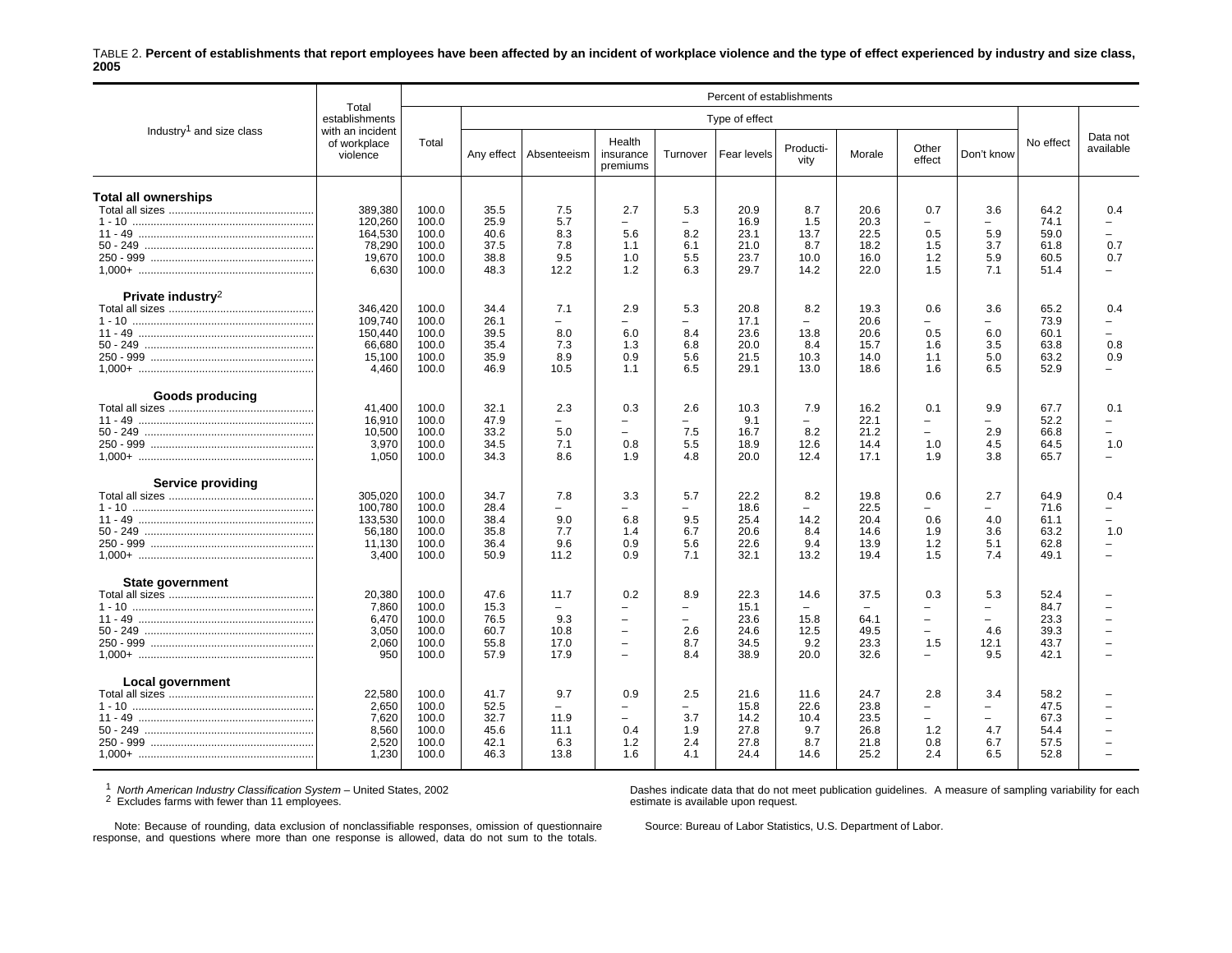|                                          | Total                                                          | Percent of establishments |              |                              |                            |                          |  |  |  |  |
|------------------------------------------|----------------------------------------------------------------|---------------------------|--------------|------------------------------|----------------------------|--------------------------|--|--|--|--|
| Industry <sup>1</sup> and size class     | establishments<br>with an incident<br>of workplace<br>violence | Total                     | No change    | Yes, did<br>change<br>policy | No<br>program or<br>policy | Data not<br>available    |  |  |  |  |
|                                          |                                                                |                           |              |                              |                            |                          |  |  |  |  |
| Total all ownerships                     |                                                                |                           |              |                              |                            |                          |  |  |  |  |
|                                          | 389.380                                                        | 100.0                     | 80.8         | 10.2                         | 8.5                        | 0.5                      |  |  |  |  |
|                                          | 120,260                                                        | 100.0                     | 85.3         | 10.4                         | 4.4                        |                          |  |  |  |  |
|                                          | 164,530<br>78,290                                              | 100.0<br>100.0            | 75.3<br>83.2 | 10.5<br>10.1                 | 13.4<br>6.1                | 0.7<br>0.5               |  |  |  |  |
|                                          |                                                                |                           |              | 8.0                          |                            | 0.7                      |  |  |  |  |
| 1.000+ ……………………………………………………………………………………… | 19,670<br>6,630                                                | 100.0<br>100.0            | 86.8<br>89.6 | 6.6                          | 4.5<br>3.5                 |                          |  |  |  |  |
| Private industry <sup>2</sup>            |                                                                |                           |              |                              |                            |                          |  |  |  |  |
|                                          | 346,420                                                        | 100.0                     | 79.9         | 10.8                         | 8.8                        | 0.5                      |  |  |  |  |
|                                          | 109.740                                                        | 100.0                     | 85.6         | 10.5                         |                            |                          |  |  |  |  |
|                                          | 150,440                                                        | 100.0                     | 73.8         | 11.4                         | 14.0                       | 0.8                      |  |  |  |  |
|                                          | 66.680                                                         | 100.0                     | 82.1         | 10.7                         | 6.6                        | 0.6                      |  |  |  |  |
|                                          | 15,100                                                         | 100.0                     | 86.6         | 8.5                          | 4.2                        | 0.8                      |  |  |  |  |
|                                          | 4,460                                                          | 100.0                     | 91.0         | 6.5                          | 2.5                        |                          |  |  |  |  |
| <b>Goods producing</b>                   |                                                                |                           |              |                              |                            |                          |  |  |  |  |
|                                          | 41,400                                                         | 100.0                     | 84.0         | 10.9                         | 5.0                        | 0.1                      |  |  |  |  |
|                                          | 16.910                                                         | 100.0                     | 73.7         | 20.9                         |                            | $\overline{\phantom{0}}$ |  |  |  |  |
|                                          | 10,500                                                         | 100.0                     | 86.1         | 5.8                          | 8.1                        |                          |  |  |  |  |
|                                          | 3,970                                                          | 100.0                     | 84.1         | 7.8                          | 7.1                        | 1.0                      |  |  |  |  |
| 1.000+ ……………………………………………………………………………………  | 1,050                                                          | 100.0                     | 90.5         | 5.7                          | 3.8                        |                          |  |  |  |  |
| <b>Service providing</b>                 |                                                                |                           |              |                              |                            |                          |  |  |  |  |
|                                          | 305.020                                                        | 100.0                     | 79.3         | 10.8                         | 9.3                        | 0.6                      |  |  |  |  |
|                                          | 100,780                                                        | 100.0                     | 84.3         | 11.4                         |                            |                          |  |  |  |  |
|                                          | 133,530                                                        | 100.0                     | 73.8         | 10.2                         | 15.1                       | 0.9                      |  |  |  |  |
|                                          | 56,180                                                         | 100.0                     | 81.4         | 11.6                         | 6.3                        | 0.7                      |  |  |  |  |
|                                          | 11,130                                                         | 100.0                     | 87.4         | 8.7                          | 3.1                        |                          |  |  |  |  |
|                                          | 3,400                                                          | 100.0                     | 91.5         | 6.8                          | 2.1                        |                          |  |  |  |  |
| State government                         |                                                                |                           |              |                              |                            |                          |  |  |  |  |
|                                          | 20,380                                                         | 100.0                     | 92.9         | 6.2                          | 0.8                        |                          |  |  |  |  |
|                                          | 7,860                                                          | 100.0                     | 88.2         | ÷                            |                            |                          |  |  |  |  |
|                                          | 6,470                                                          | 100.0                     | 99.8         | $=$<br>7.2                   | $\equiv$<br>L,             |                          |  |  |  |  |
|                                          | 3,050                                                          | 100.0                     | 90.2         |                              |                            |                          |  |  |  |  |
|                                          | 2,060                                                          | 100.0                     | 95.1         | 1.9                          | 2.4                        |                          |  |  |  |  |
| 1.000+ ……………………………………………………………………………………… | 950                                                            | 100.0                     | 89.5         | 7.4                          | 3.2                        |                          |  |  |  |  |
| <b>Local government</b>                  |                                                                |                           |              |                              |                            |                          |  |  |  |  |
|                                          | 22,580                                                         | 100.0                     | 84.1         | 4.3                          | 11.6                       |                          |  |  |  |  |
|                                          | 2.650                                                          | 100.0                     | 64.2         | L,                           | 35.5                       |                          |  |  |  |  |
|                                          | 7,620                                                          | 100.0                     | 85.8         | $\overline{\phantom{0}}$     | 13.4                       |                          |  |  |  |  |
|                                          | 8.560                                                          | 100.0                     | 89.4         | 6.4                          | 4.2                        |                          |  |  |  |  |
|                                          | 2,520                                                          | 100.0                     | 81.3         | 10.3                         | 7.9                        |                          |  |  |  |  |
|                                          | 1,230                                                          | 100.0                     | 84.6         | 6.5                          | 8.1                        |                          |  |  |  |  |

TABLE 3. **Percent of establishments that changed their workplace violence program or policy after an incident of workplace violence occurred by industry and size class, 2005**

1 *North American Industry Classification System* – United States, 2002 2 Excludes farms with fewer than 11 employees.

the totals. Dashes indicate data that do not meet publication guidelines. A measure of sampling variability for each estimate is available upon request.

Note: Because of rounding, data exclusion of nonclassifiable responses, and omission of questionnaire response, data do not sum to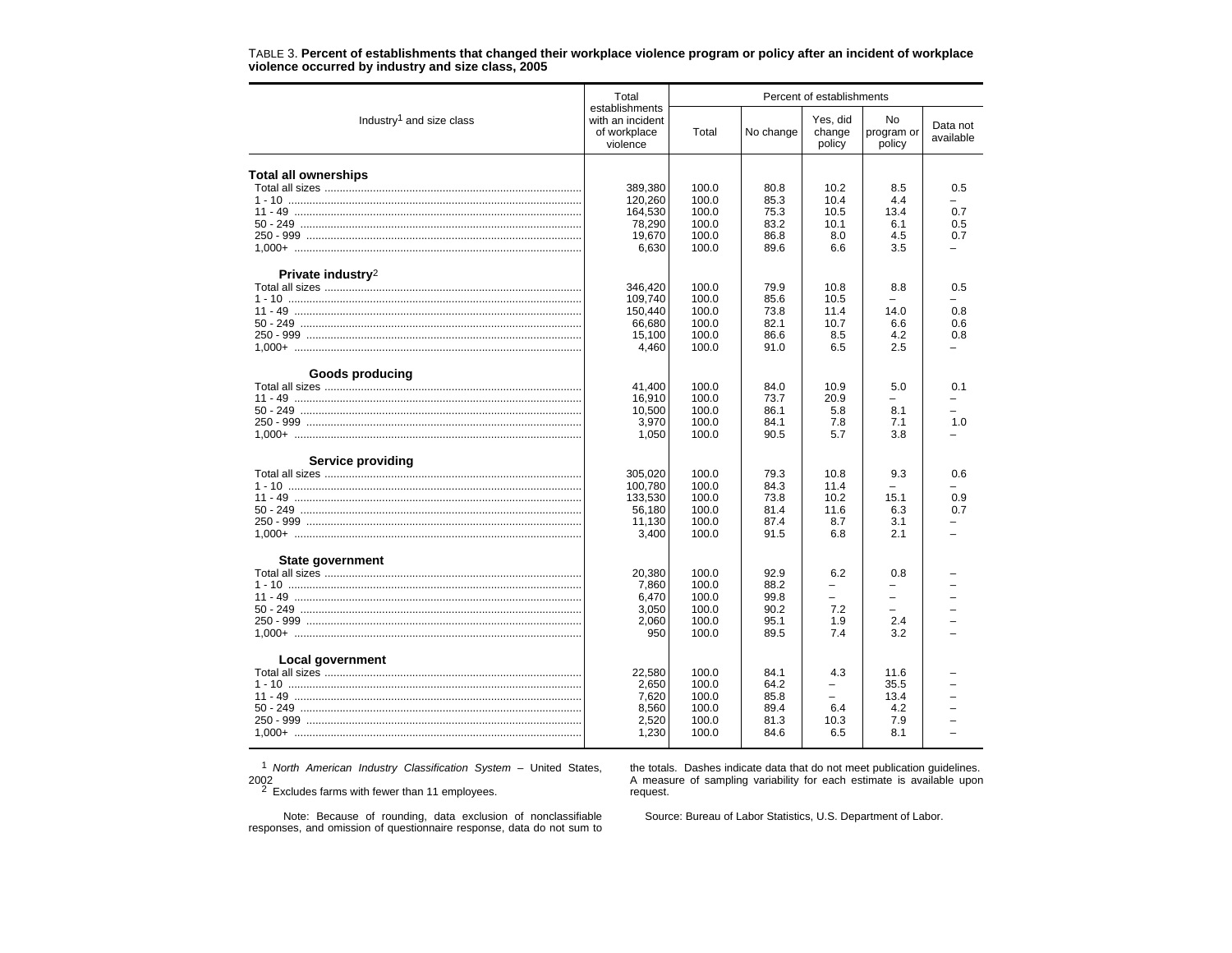#### TABLE 4. **Percent of establishments by selected potentially hazardous work environment characteristics, industry, and size class, 2005**

|                                      |                                                                    |                                              | Percent of establishments                    |                                                                                         |                                                                                                 |                                             |                                                      |                                                    |                                                                   |                                                                     |                                               |  |
|--------------------------------------|--------------------------------------------------------------------|----------------------------------------------|----------------------------------------------|-----------------------------------------------------------------------------------------|-------------------------------------------------------------------------------------------------|---------------------------------------------|------------------------------------------------------|----------------------------------------------------|-------------------------------------------------------------------|---------------------------------------------------------------------|-----------------------------------------------|--|
| Industry <sup>1</sup> and size class | Total<br>establishments                                            | Working<br>directly<br>with public           | Exchanging<br>money with<br>customers        | Having a<br>mobile<br>workplace<br>(delivering<br>passengers.<br>goods, or<br>services) | Working with<br>unstable<br>persons in<br>health, social<br>service, or<br>criminal<br>settings | Working in<br>high crime<br>areas           | Guarding<br>valuable<br>goods or<br>property         | Working in<br>small<br>numbers<br>fewer than<br>5) | Working in<br>community<br>based settings<br>or<br>house-to-house | Other<br>potential<br>hazards                                       | Data not<br>available                         |  |
| <b>Total all ownerships</b>          | 7,361,560<br>4,976,870<br>1,813,590<br>489,480<br>68,350<br>13,280 | 62.7<br>60.0<br>70.3<br>63.0<br>53.9<br>63.0 | 43.9<br>39.8<br>55.4<br>44.0<br>35.5<br>44.4 | 19.5<br>18.1<br>22.3<br>22.9<br>23.3<br>34.3                                            | 3.8<br>2.7<br>4.6<br>9.4<br>15.6<br>30.8                                                        | 3.7<br>2.5<br>5.5<br>8.2<br>10.8<br>17.2    | 0.6<br>0.4<br>0.8<br>1.9<br>4.1<br>10.1              | 47.4<br>52.4<br>40.2<br>27.2<br>26.1<br>36.3       | 5.2<br>4.4<br>6.5<br>8.0<br>9.8<br>19.9                           | 0.3<br>0.1<br>0.4<br>0.4<br>0.7                                     | 0.6<br>0.8<br>0.3<br>0.2                      |  |
| Private industry <sup>2</sup>        | 7,144,950<br>4,890,830<br>1,748,090<br>439,730<br>56,760<br>9,540  | 61.9<br>59.6<br>69.6<br>60.0<br>47.2<br>51.5 | 43.8<br>39.7<br>55.6<br>43.7<br>32.3<br>36.0 | 18.9<br>17.7<br>21.7<br>21.7<br>19.4<br>23.7                                            | 3.0<br>2.3<br>3.6<br>7.4<br>10.3<br>22.4                                                        | 3.4<br>2.4<br>5.1<br>7.7<br>9.7<br>13.1     | 0.5<br>0.3<br>0.6<br>1.8<br>3.6<br>8.0               | 47.1<br>52.0<br>39.6<br>26.0<br>22.3<br>29.6       | 4.5<br>4.0<br>5.6<br>6.1<br>7.4<br>14.3                           | 0.3<br>0.1<br>0.5<br>0.4<br>0.5                                     | 0.6<br>0.8<br>$=$<br>0.3<br>0.2               |  |
| <b>Goods producing</b>               | 1,211,150<br>805,970<br>296.810<br>90,800<br>15,190<br>2,390       | 39.8<br>41.1<br>42.6<br>23.6<br>16.1<br>10.5 | 16.1<br>15.0<br>21.5<br>9.8<br>5.9<br>5.4    | 23.8<br>24.5<br>25.3<br>16.2<br>9.8<br>8.4                                              | 0.1<br>$\overline{\phantom{0}}$<br>$\equiv$<br>0.5<br>0.3                                       | 2.5<br>1.7<br>3.6<br>4.8<br>5.1<br>4.6      | (3)<br>$\overline{\phantom{0}}$<br>0.4<br>0.8<br>3.3 | 45.7<br>50.4<br>41.6<br>23.8<br>11.3<br>12.1       | 2.9<br>2.2<br>5.5<br>1.8<br>1.1<br>$\overline{\phantom{0}}$       | (3)<br>$\equiv$<br>0.4<br>0.3                                       | 1.7<br>2.5<br>$\overline{\phantom{0}}$<br>0.3 |  |
| <b>Service providing</b>             | 5,933,800<br>4,084,870<br>1,451,290<br>348,930<br>41,570<br>7,150  | 66.5<br>63.2<br>75.1<br>69.4<br>58.5<br>65.0 | 49.4<br>44.5<br>62.6<br>52.6<br>42.0<br>46.2 | 17.9<br>16.4<br>20.9<br>23.1<br>22.9<br>28.8                                            | 3.6<br>2.8<br>4.2<br>9.1<br>13.9<br>29.8                                                        | 3.6<br>2.5<br>5.4<br>8.4<br>11.3<br>15.9    | 0.6<br>0.4<br>0.8<br>2.2<br>4.6<br>9.4               | 47.4<br>52.4<br>39.2<br>26.6<br>26.3<br>35.2       | 4.9<br>4.3<br>5.6<br>7.2<br>9.7<br>18.9                           | 0.4<br>0.1<br>0.5<br>0.4<br>0.7                                     | 0.4<br>0.5<br>0.4<br>$\equiv$                 |  |
| <b>State government</b>              | 63,260<br>30,680<br>16,180<br>10,560<br>4,380<br>1.450             | 86.3<br>90.0<br>84.1<br>82.2<br>79.2<br>86.9 | 50.3<br>55.5<br>42.8<br>44.1<br>48.6<br>71.7 | 50.5<br>49.0<br>56.3<br>44.9<br>46.6<br>67.6                                            | 47.4<br>46.8<br>51.2<br>39.4<br>50.5<br>65.5                                                    | 19.3<br>8.6<br>39.3<br>20.9<br>14.8<br>24.8 | 6.0<br>4.3<br>7.4<br>5.7<br>8.2<br>24.1              | 69.3<br>79.9<br>69.1<br>48.6<br>47.5<br>64.1       | 34.3<br>33.4<br>41.2<br>37.0<br>11.0<br>28.3                      | 0.1<br>$\overline{\phantom{0}}$<br>$\sim$<br>$\equiv$<br>0.5<br>1.4 |                                               |  |
| Local government                     | 153,360<br>55,360<br>49,310<br>39.190<br>7,210<br>2,290            | 87.2<br>80.3<br>90.3<br>91.8<br>91.1<br>96.1 | 49.2<br>46.8<br>52.5<br>46.9<br>52.7<br>62.9 | 34.1<br>33.9<br>35.2<br>30.5<br>39.8<br>57.6                                            | 22.0<br>13.5<br>26.7<br>24.3<br>36.5<br>43.7                                                    | 9.2<br>6.4<br>8.7<br>10.8<br>17.2<br>30.1   | 4.0<br>4.7<br>4.8<br>1.5<br>5.5<br>10.5              | 52.0<br>64.9<br>52.2<br>35.4<br>42.9<br>46.7       | 25.7<br>24.3<br>29.3<br>21.8<br>27.5<br>38.0                      | 0.1<br>$\overline{\phantom{0}}$<br>$\sim$<br>$\equiv$<br>1.1        |                                               |  |

<sup>1</sup> *North American Industry Classification System* – United States, 2002<br><sup>2</sup> Excludes farms with fewer than 11 employees.<br><sup>3</sup> Less than 0.1 percent.

questionnaire response, and questions where more than one response is allowed, data do not sum to the totals. Dashes indicate data that do not meet publication guidelines. A measure of sampling variability for each estimate is available upon request.

Note: Because of rounding, data exclusion of nonclassifiable responses, omission of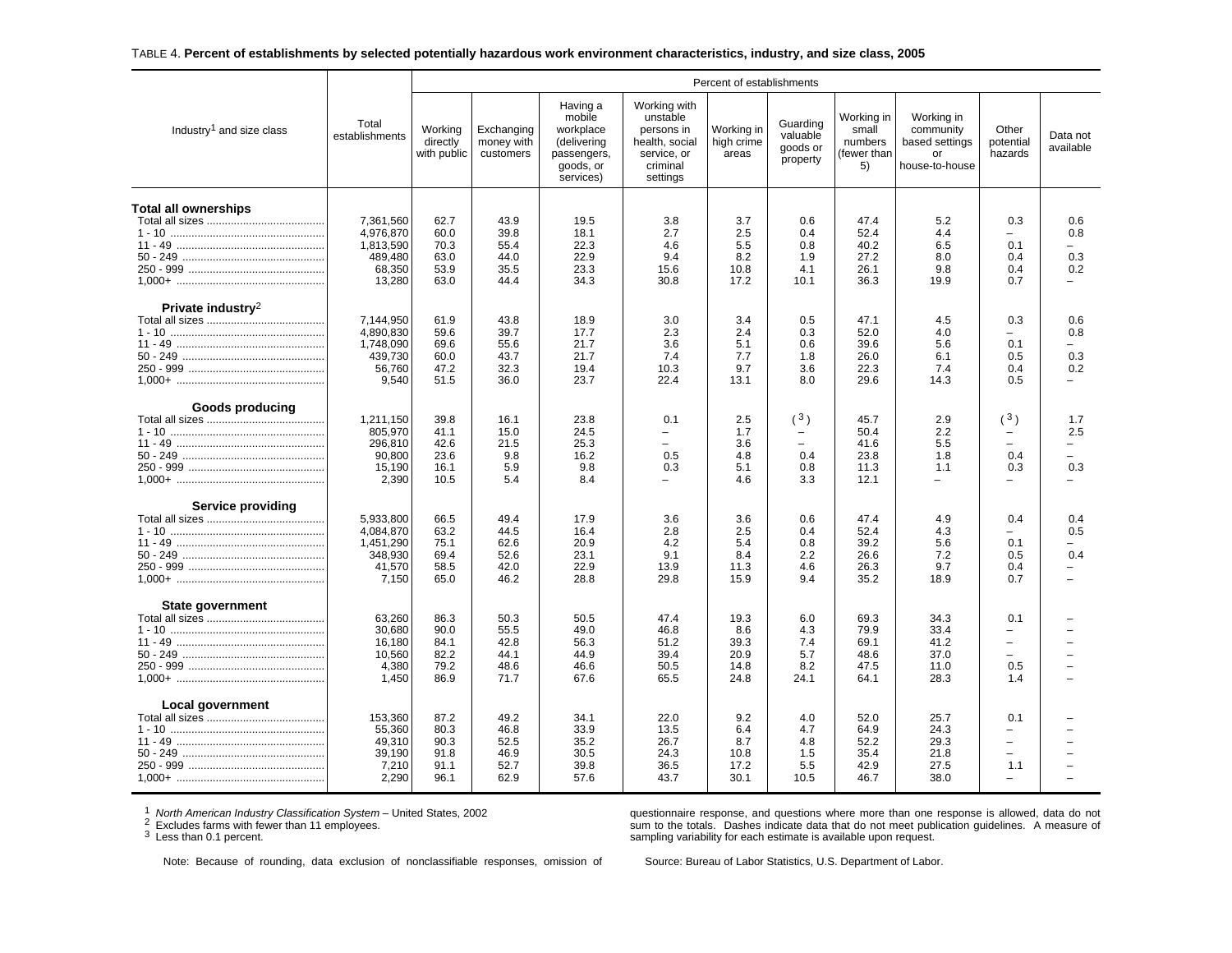## TABLE 5. **Percent of establishments providing selected types of electronic surveillance by industry and size class, 2005**

|                                                                   | Electronic surveillance                                            |                                              |                                              |                                              |                                                                  |                                                                   |                                                           |                                              |                                        |                                              |                                             |
|-------------------------------------------------------------------|--------------------------------------------------------------------|----------------------------------------------|----------------------------------------------|----------------------------------------------|------------------------------------------------------------------|-------------------------------------------------------------------|-----------------------------------------------------------|----------------------------------------------|----------------------------------------|----------------------------------------------|---------------------------------------------|
|                                                                   |                                                                    |                                              |                                              |                                              |                                                                  |                                                                   | Percent of establishments                                 |                                              |                                        |                                              |                                             |
| Industry <sup>1</sup> and size class                              | Total<br>establishments                                            | Intruder/<br>burglar<br>systems              | Surveillance<br>cameras                      | Motion<br>detectors                          | Metal<br>detectors                                               | X-ray<br>inspection                                               | Electronic<br>badge or ID<br>scanners at<br>entry or exit | Employees'<br>personal<br>alarms             | Other type                             | None<br>provided                             | Data not<br>available                       |
| <b>Total all ownerships</b>                                       | 7,361,560<br>4,976,870<br>1,813,590<br>489,480<br>68,350<br>13,280 | 41.8<br>35.7<br>53.9<br>57.5<br>54.2<br>61.0 | 22.6<br>17.0<br>29.2<br>47.9<br>69.1<br>77.9 | 26.9<br>24.0<br>32.9<br>33.7<br>28.3<br>36.4 | 0.9<br>0.5<br>1.1<br>2.5<br>7.2<br>15.7                          | 0.8<br>0.8<br>0.4<br>0.8<br>3.1<br>7.0                            | 6.3<br>3.9<br>7.2<br>20.8<br>45.1<br>60.1                 | 2.6<br>2.3<br>2.7<br>4.0<br>6.1<br>13.4      | 0.6<br>0.4<br>0.8<br>1.7<br>1.8<br>3.7 | 44.9<br>52.3<br>33.2<br>19.6<br>9.9<br>8.8   | 2.9<br>3.5<br>1.8<br>1.1<br>0.8<br>0.5      |
| Private industry <sup>2</sup>                                     | 7.144.950<br>4.890.830<br>1,748,090<br>439,730<br>56,760<br>9,540  | 42.1<br>36.0<br>54.5<br>58.7<br>55.0<br>57.7 | 22.2<br>16.9<br>29.1<br>47.6<br>67.7<br>77.0 | 27.1<br>24.2<br>33.4<br>34.0<br>28.9<br>33.1 | 0.7<br>0.5<br>0.8<br>1.7<br>4.2<br>10.9                          | 0.7<br>0.8<br>0.4<br>0.6<br>2.6<br>6.1                            | 6.0<br>3.8<br>6.9<br>20.5<br>47.0<br>64.3                 | 2.4<br>2.2<br>2.6<br>3.7<br>4.6<br>12.3      | 0.5<br>0.4<br>0.6<br>1.6<br>1.6<br>3.6 | 45.1<br>52.2<br>33.1<br>19.7<br>10.3<br>10.1 | 2.9<br>3.5<br>1.8<br>1.2<br>0.9<br>0.4      |
| <b>Goods producing</b><br>$1 - 10$<br>1,000+ …………………………………………………… | 1,211,150<br>805,970<br>296,810<br>90,800<br>15,190<br>2,390       | 32.1<br>23.9<br>45.0<br>59.2<br>49.9<br>46.9 | 10.6<br>6.2<br>12.7<br>31.6<br>61.7<br>86.6  | 21.8<br>18.6<br>27.4<br>31.8<br>24.6<br>27.6 | 0.1<br>$\overline{\phantom{0}}$<br>$\equiv$<br>1.2<br>2.6<br>8.4 | (3)<br>0.3<br>1.0<br>4.6                                          | 5.2<br>3.4<br>2.9<br>18.6<br>52.1<br>79.5                 | 1.2<br>1.8<br>1.8<br>2.4<br>8.8              | 0.8<br>L,<br>0.6<br>1.2<br>0.8         | 57.3<br>66.4<br>45.5<br>23.7<br>12.6<br>4.6  | 3.2<br>3.6<br>2.7<br>1.1<br>1.1<br>0.8      |
| <b>Service providing</b>                                          | 5,933,800<br>4,084,870<br>1,451,290<br>348,930<br>41,570<br>7,150  | 44.1<br>38.4<br>56.4<br>58.6<br>56.8<br>61.3 | 24.6<br>19.0<br>32.5<br>51.8<br>70.0<br>73.8 | 28.2<br>25.3<br>34.7<br>34.6<br>30.4<br>35.0 | 0.8<br>0.6<br>0.9<br>1.8<br>4.9<br>11.7                          | 0.9<br>1.0<br>0.5<br>0.7<br>3.2<br>6.6                            | 6.2<br>3.9<br>7.7<br>21.0<br>45.2<br>59.0                 | 2.7<br>2.5<br>2.8<br>4.3<br>5.4<br>13.6      | 0.5<br>0.3<br>0.6<br>1.8<br>1.7<br>4.3 | 42.6<br>49.4<br>30.5<br>18.6<br>9.4<br>11.9  | 2.9<br>3.5<br>1.6<br>1.2<br>0.8<br>0.3      |
| State government                                                  | 63.260<br>30.680<br>16,180<br>10,560<br>4,380<br>1,450             | 29.1<br>21.1<br>31.6<br>36.7<br>45.7<br>64.1 | 45.2<br>35.7<br>46.8<br>50.8<br>80.8<br>82.1 | 14.8<br>13.1<br>11.0<br>18.6<br>23.3<br>42.1 | 16.0<br>8.9<br>23.8<br>15.5<br>34.9<br>27.6                      | 4.9<br>3.7<br>5.1<br>5.5<br>10.5<br>5.5                           | 35.6<br>23.3<br>43.1<br>51.6<br>49.8<br>54.5              | 18.2<br>23.0<br>10.0<br>14.3<br>22.8<br>24.1 | 3.4<br>0.6<br>9.0<br>2.1<br>4.8<br>4.8 | 25.1<br>34.6<br>19.2<br>15.6<br>8.2<br>6.9   | 0.4<br>1.2<br>$\overline{\phantom{0}}$<br>÷ |
| Local government                                                  | 153,360<br>55,360<br>49,310<br>39.190<br>7,210<br>2,290            | 35.5<br>17.5<br>40.5<br>49.3<br>53.7<br>72.9 | 32.7<br>17.1<br>28.1<br>50.4<br>72.4<br>78.6 | 21.3<br>9.7<br>22.3<br>34.0<br>27.5<br>46.3  | 4.3<br>0.1<br>4.0<br>7.6<br>14.0<br>27.9                         | 0.8<br>$\overline{\phantom{m}}$<br>$\equiv$<br>0.8<br>2.6<br>11.8 | 9.0<br>4.1<br>4.8<br>15.7<br>26.9<br>46.3                 | 4.2<br>3.7<br>4.4<br>3.7<br>7.8<br>11.4      | 2.7<br>1.1<br>3.9<br>3.4<br>2.1<br>3.9 | 43.9<br>67.5<br>43.4<br>20.1<br>8.2<br>4.8   | 2.5<br>4.8<br>1.3<br>1.2<br>0.7             |

1 *North American Industry Classification System* – United States, 2002<br><sup>2</sup> Excludes farms with fewer than 11 employees.<br><sup>3</sup> Lese than 0.4 persont

<sup>3</sup> Less than 0.1 percent.

questionnaire response, and questions where more than one response is allowed, data do not sum to the totals. Dashes indicate data that do not meet publication guidelines. A measure of sampling variability for each estimate is available upon request.

Note: Because of rounding, data exclusion of nonclassifiable responses, omission of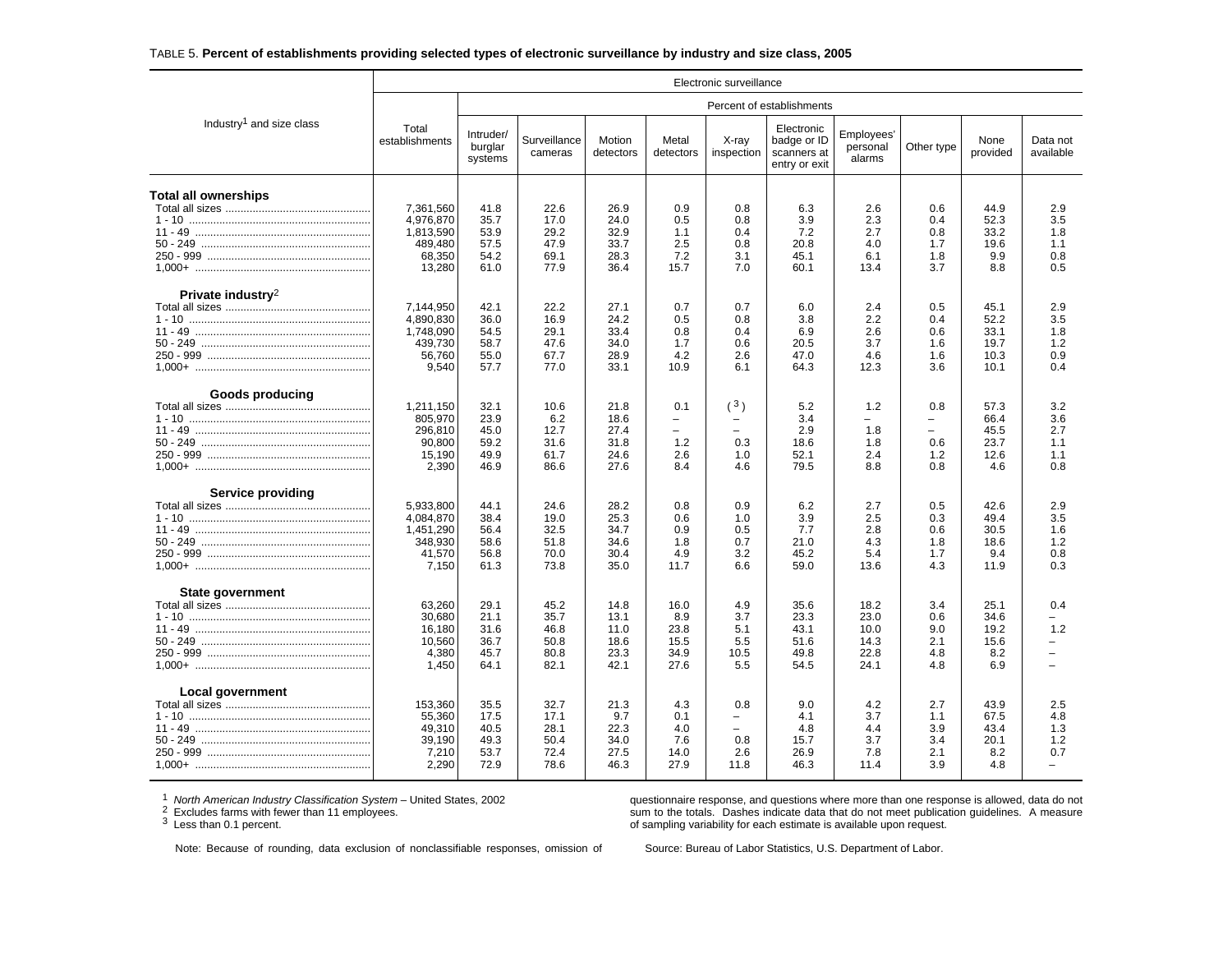| TABLE 6. Percent of establishments providing selected types of security staff by industry and size class, 2005 |  |  |  |
|----------------------------------------------------------------------------------------------------------------|--|--|--|
|----------------------------------------------------------------------------------------------------------------|--|--|--|

|                                                                        | Security staff                                                     |                                             |                                              |                                                         |                                        |                                              |                                                             |  |  |  |
|------------------------------------------------------------------------|--------------------------------------------------------------------|---------------------------------------------|----------------------------------------------|---------------------------------------------------------|----------------------------------------|----------------------------------------------|-------------------------------------------------------------|--|--|--|
|                                                                        |                                                                    |                                             |                                              |                                                         | Percent of establishments              |                                              |                                                             |  |  |  |
| Industry <sup>1</sup> and size class                                   | Total<br>establishments                                            | Campus or<br>site<br>specific<br>police     | Security<br>guards                           | Guard<br>dogs                                           | Other type                             | None<br>provided                             | Data not<br>available                                       |  |  |  |
| <b>Total all ownerships</b><br>1,000+ …………………………………………………………………………………… | 7,361,560<br>4,976,870<br>1,813,590<br>489,480<br>68,350<br>13,280 | 2.2<br>1.2<br>3.4<br>6.6<br>11.7<br>25.8    | 9.5<br>6.4<br>11.7<br>24.8<br>53.9<br>65.3   | 0.9<br>1.0<br>0.7<br>0.5<br>0.6<br>2.1                  | 0.9<br>0.8<br>0.9<br>2.3<br>2.5<br>2.0 | 85.6<br>89.1<br>83.5<br>67.0<br>35.5<br>19.0 | 1.8<br>2.2<br>1.0<br>1.4<br>0.8<br>0.4                      |  |  |  |
| Private industry <sup>2</sup>                                          | 7,144,950<br>4,890,830<br>1,748,090<br>439,730<br>56,760<br>9,540  | 1.7<br>1.1<br>2.7<br>4.0<br>6.6<br>12.2     | 9.1<br>6.1<br>11.4<br>25.3<br>55.3<br>71.3   | 0.9<br>1.0<br>0.7<br>0.5<br>0.5<br>1.9                  | 0.9<br>0.8<br>0.9<br>2.2<br>2.6<br>2.1 | 86.4<br>89.4<br>84.4<br>68.7<br>37.8<br>21.8 | 1.9<br>2.2<br>1.0<br>1.5<br>0.8<br>0.5                      |  |  |  |
| <b>Goods producing</b>                                                 | 1,211,150<br>805,970<br>296,810<br>90,800<br>15,190<br>2,390       | 0.6<br>1.7<br>1.5<br>2.0<br>5.0             | 4.9<br>3.4<br>3.5<br>13.4<br>52.3<br>90.0    | 1.4<br>1.6<br>1.2<br>0.8<br>0.5<br>1.3                  | 0.4<br>1.3<br>0.8<br>1.3<br>-          | 90.1<br>91.5<br>91.5<br>83.8<br>43.6<br>7.9  | 2.8<br>3.6<br>1.6<br>0.7<br>1.3<br>$\overline{\phantom{0}}$ |  |  |  |
| Service providing                                                      | 5,933,800<br>4,084,870<br>1,451,290<br>348,930<br>41.570<br>7,150  | 2.0<br>1.3<br>2.9<br>4.7<br>8.3<br>14.5     | 9.9<br>6.7<br>13.0<br>28.4<br>56.4<br>65.2   | 0.8<br>0.8<br>0.6<br>0.4<br>0.6<br>2.1                  | 1.0<br>0.9<br>0.8<br>2.6<br>3.2<br>2.5 | 85.6<br>89.0<br>82.9<br>64.7<br>35.7<br>26.6 | 1.7<br>2.0<br>0.8<br>1.6<br>0.7<br>0.7                      |  |  |  |
| State government                                                       | 63.260<br>30,680<br>16,180<br>10,560<br>4.380<br>1,450             | 21.0<br>4.3<br>39.4<br>25.1<br>42.5<br>73.8 | 48.6<br>46.3<br>48.8<br>48.7<br>63.5<br>49.0 | 0.3<br>$\qquad \qquad$<br>$\equiv$<br>0.9<br>1.6<br>2.8 | 5.1<br>8.1<br>2.7<br>2.0<br>1.6<br>2.1 | 34.7<br>49.0<br>20.8<br>29.8<br>8.0<br>3.4   | 0.3<br>-<br>L.<br>0.3<br>0.7<br>$\equiv$                    |  |  |  |
| Local government                                                       | 153,360<br>55,360<br>49,310<br>39,190<br>7,210<br>2,290            | 17.8<br>6.0<br>17.2<br>30.7<br>32.5<br>52.4 | 10.5<br>4.8<br>8.9<br>13.1<br>37.3<br>50.2   | 0.7<br>$=$<br>0.4<br>0.4<br>2.2                         | 1.1<br>$=$<br>0.8<br>2.9<br>2.4<br>1.7 | 70.9<br>86.5<br>71.6<br>57.9<br>34.1<br>17.0 | 1.9<br>$=$<br>3.1<br>0.9<br>0.4                             |  |  |  |

<sup>1</sup> North American Industry Classification System – United States, 2002<br><sup>2</sup> Excludes farms with fewer than 11 employees.

response is allowed, data do not sum to the totals. Dashes indicate data that do not meet publication guidelines. A measure of sampling variability for each estimate is available upon request.

Note: Because of rounding, data exclusion of nonclassifiable responses, omission of questionnaire response, and questions where more than one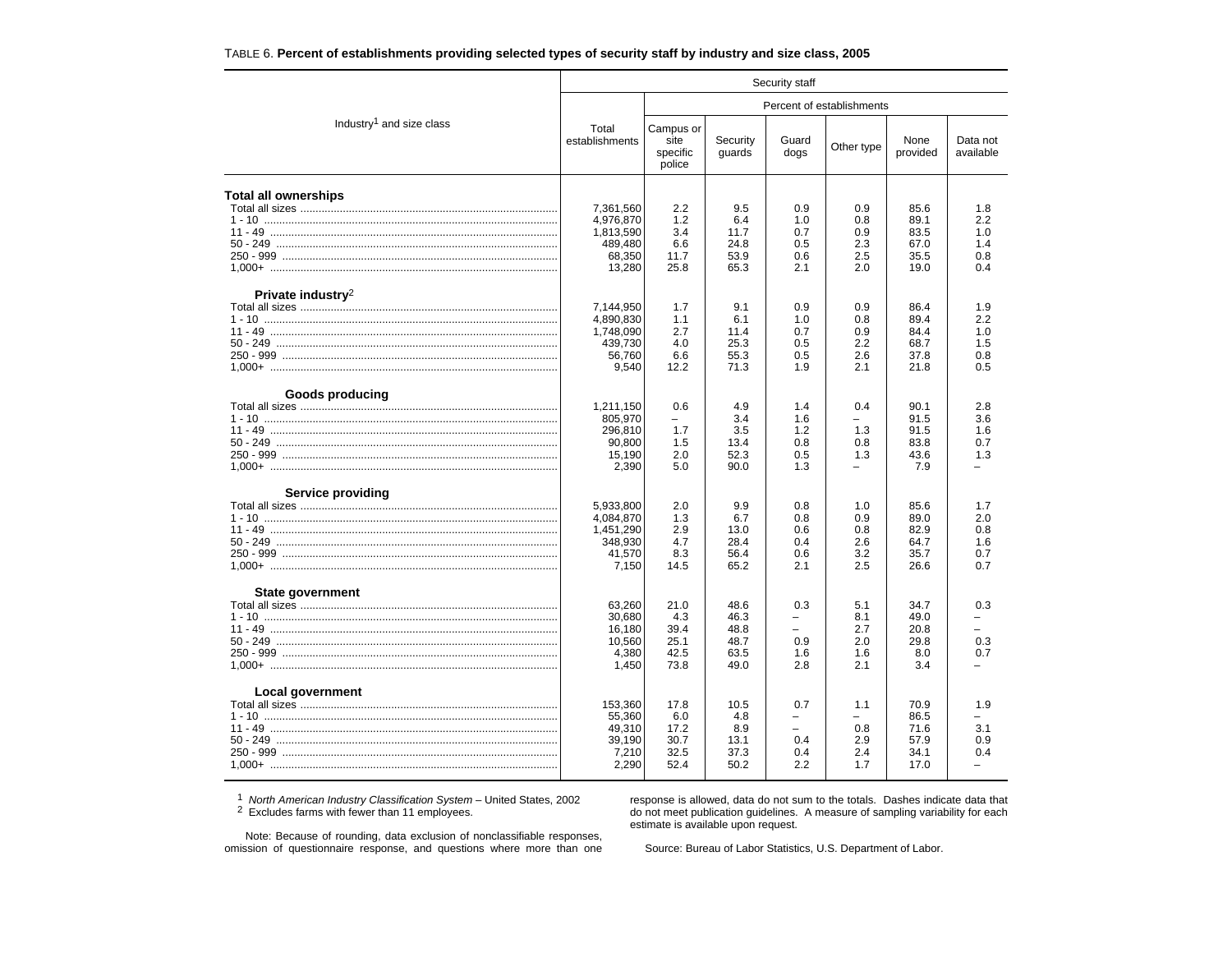## TABLE 7. **Percent of establishments providing selected types of physical security by industry and size class, 2005**

|                                                                          |                                                                    |                                                    |                                                                 | Physical security                            |                                                  |                                                                            |                                            |                                        |
|--------------------------------------------------------------------------|--------------------------------------------------------------------|----------------------------------------------------|-----------------------------------------------------------------|----------------------------------------------|--------------------------------------------------|----------------------------------------------------------------------------|--------------------------------------------|----------------------------------------|
|                                                                          |                                                                    |                                                    |                                                                 |                                              | Percent of establishments                        |                                                                            |                                            |                                        |
| Industry <sup>1</sup> and size class                                     | Total<br>establishments                                            | Limited access<br>(secured entry/<br>locked doors) | Physical<br>barriers<br>between work<br>areas and the<br>public | Visibility of<br>work areas<br>(lighting)    | Cash<br>handling<br>processes<br>(drop<br>safes) | Other type                                                                 | None<br>provided                           | Data not<br>available                  |
| Total all ownerships                                                     | 7,361,560<br>4,976,870<br>1,813,590<br>489,480<br>68,350<br>13,280 | 30.7<br>26.0<br>35.9<br>52.5<br>68.3<br>83.2       | 13.4<br>10.2<br>18.2<br>24.5<br>33.5<br>46.5                    | 39.1<br>32.2<br>50.0<br>62.1<br>71.9<br>80.4 | 15.3<br>10.4<br>24.2<br>30.0<br>30.6<br>38.0     | 0.2<br>0.2<br>0.8<br>0.3<br>0.2                                            | 43.1<br>50.2<br>31.8<br>17.8<br>8.0<br>3.0 | 1.4<br>1.7<br>0.8<br>0.5<br>0.3<br>0.2 |
| Private industry <sup>2</sup><br>1,000+ …………………………………………………………………………………… | 7,144,950<br>4,890,830<br>1,748,090<br>439,730<br>56,760<br>9,540  | 30.0<br>25.8<br>35.3<br>50.4<br>67.3<br>84.3       | 13.1<br>10.1<br>17.7<br>24.1<br>33.1<br>45.5                    | 38.7<br>32.1<br>49.9<br>62.0<br>71.4<br>80.5 | 15.2<br>10.3<br>24.6<br>30.9<br>30.7<br>34.3     | 0.2<br>0.2<br>0.8<br>0.2<br>0.2                                            | 43.5<br>50.4<br>32.1<br>18.2<br>8.1<br>2.6 | 1.4<br>1.7<br>0.8<br>0.5<br>0.3<br>0.2 |
| Goods producing<br>1.000+ ………………………………………………………………………………………              | 1,211,150<br>805.970<br>296,810<br>90.800<br>15,190<br>2.390       | 19.1<br>14.3<br>22.6<br>39.9<br>67.4<br>82.4       | 12.1<br>7.7<br>16.4<br>29.2<br>51.3<br>70.3                     | 25.4<br>15.4<br>39.5<br>57.4<br>76.6<br>86.6 | 3.6<br>2.3<br>5.5<br>7.2<br>8.6<br>11.7          | 0.7<br>$\overline{\phantom{0}}$<br>$\overline{\phantom{0}}$<br>0.2         | 58.8<br>67.9<br>46.9<br>26.3<br>8.6<br>1.7 | 2.1<br>2.5<br>1.6<br>0.2<br>0.6        |
| Service providing                                                        | 5,933,800<br>4,084,870<br>1,451,290<br>348,930<br>41,570<br>7,150  | 32.2<br>28.0<br>37.8<br>53.1<br>67.3<br>85.0       | 13.3<br>10.6<br>18.0<br>22.8<br>26.5<br>37.2                    | 41.4<br>35.4<br>52.0<br>63.2<br>69.5<br>78.6 | 17.6<br>11.8<br>28.5<br>37.1<br>38.7<br>41.8     | 0.1<br>0.1<br>1.1<br>0.3                                                   | 40.4<br>46.9<br>29.1<br>16.1<br>8.0<br>2.9 | 1.3<br>1.6<br>0.6<br>0.6<br>0.2<br>0.3 |
| State government                                                         | 63,260<br>30.680<br>16,180<br>10.560<br>4,380<br>1.450             | 58.0<br>44.5<br>60.4<br>85.6<br>70.3<br>78.6       | 27.2<br>7.4<br>54.3<br>35.6<br>37.4<br>51.7                     | 55.8<br>41.2<br>63.2<br>71.8<br>82.6<br>86.9 | 18.9<br>19.4<br>9.3<br>22.4<br>29.7<br>55.9      | 0.6<br>$\overline{\phantom{0}}$<br>$\overline{ }$<br>L.<br>0.7<br>$\equiv$ | 19.7<br>32.1<br>12.3<br>3.7<br>4.8<br>2.1  |                                        |
| Local government                                                         | 153,360<br>55,360<br>49.310<br>39,190<br>7,210<br>2,290            | 50.7<br>33.6<br>52.1<br>66.8<br>74.9<br>81.7       | 23.6<br>18.1<br>25.3<br>25.9<br>33.6<br>47.6                    | 48.5<br>34.6<br>50.2<br>60.6<br>69.2<br>76.0 | 18.8<br>18.8<br>13.2<br>22.1<br>30.5<br>42.4     | (3)<br>$\overline{a}$                                                      | 31.0<br>47.5<br>27.7<br>17.2<br>8.9<br>4.8 | 0.8                                    |

<sup>1</sup> *North American Industry Classification System* – United States, 2002<br><sup>2</sup> Excludes farms with fewer than 11 employees.<br><sup>3</sup> Less than 0.1 percent.

questionnaire response, and questions where more than one response is allowed, data do not sum to the totals. Dashes indicate data that do not meet publication guidelines. A measure of sampling variability for each estimate is available upon request.

Note: Because of rounding, data exclusion of nonclassifiable responses, omission of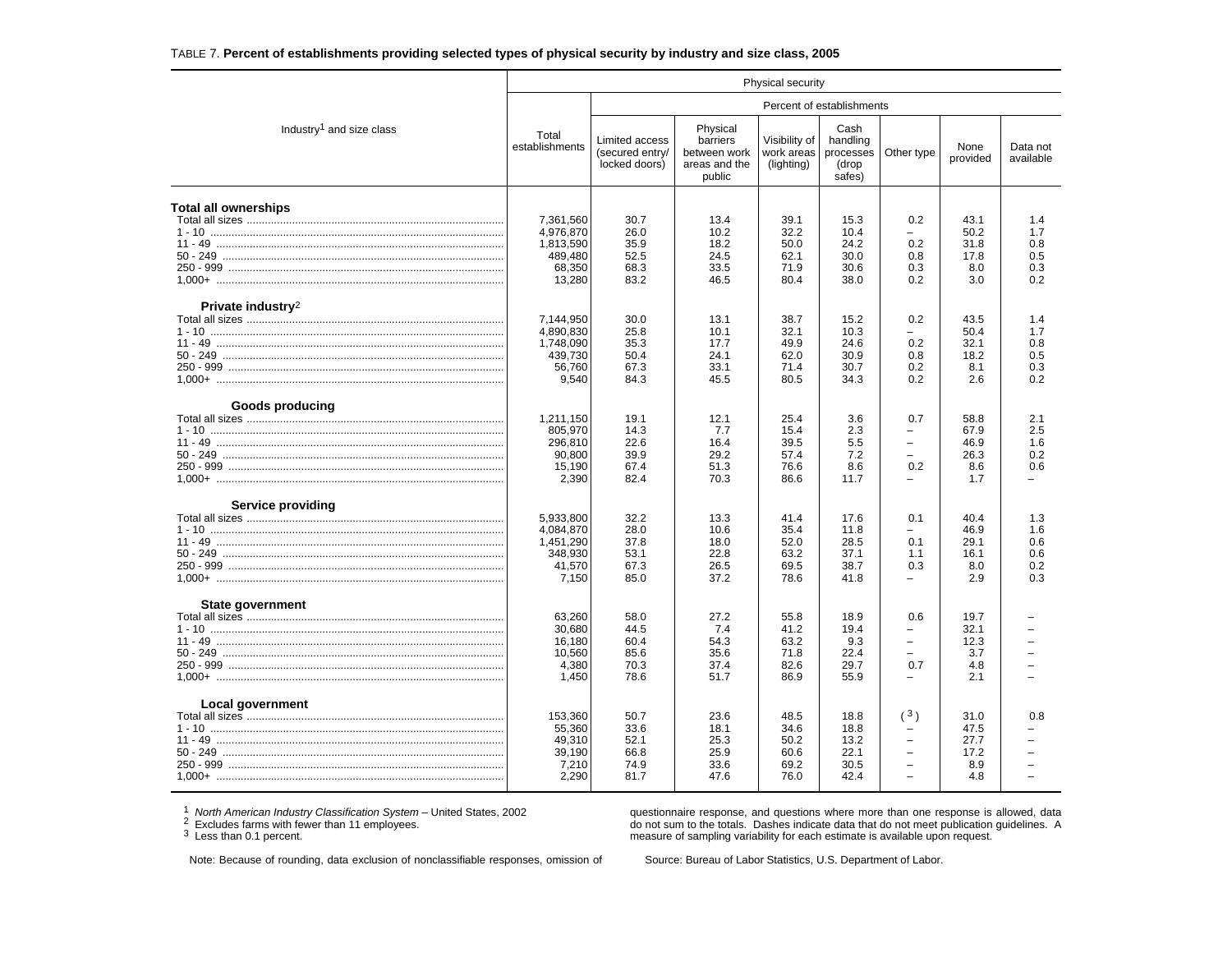#### TABLE 8. **Percent of establishments where employees (including security staff) are authorized to perform selected security functions by industry and size class, 2005**

|                                      |                                                                    | Percent of establishments                    |                                              |                                                                   |                                                    |                                              |                                                   |                                              |                                                             |                                                                           |  |
|--------------------------------------|--------------------------------------------------------------------|----------------------------------------------|----------------------------------------------|-------------------------------------------------------------------|----------------------------------------------------|----------------------------------------------|---------------------------------------------------|----------------------------------------------|-------------------------------------------------------------|---------------------------------------------------------------------------|--|
| Industry <sup>1</sup> and size class | Total<br>establishments                                            | Register or<br>check in<br>visitors          | Verify<br>employee<br>ID <sub>s</sub>        | Stop entry<br>due to<br>restraining<br>or<br>protective<br>orders | Screen<br>entry using<br>photographs<br>of persons | Screen calls<br>for victims                  | Authority<br>to arrest or<br>detain for<br>police | Authority<br>to seize<br>weapons             | Other<br>function                                           | Data not<br>available                                                     |  |
| <b>Total all ownerships</b>          | 7,361,560<br>4.976.870<br>1,813,590<br>489,480<br>68,350<br>13,280 | 17.3<br>11.9<br>22.2<br>45.3<br>66.9<br>79.4 | 5.6<br>3.1<br>7.0<br>18.8<br>47.7<br>71.4    | 6.1<br>3.1<br>9.7<br>17.0<br>38.3<br>59.4                         | 3.2<br>1.7<br>4.5<br>8.7<br>28.7<br>52.2           | 3.6<br>1.2<br>7.1<br>13.3<br>19.3<br>27.4    | 3.4<br>1.8<br>4.8<br>11.0<br>22.2<br>37.2         | 1.8<br>0.7<br>2.6<br>6.8<br>17.3<br>36.5     | 0.1<br>0.1<br>0.4<br>0.8<br>1.4                             | 0.7<br>1.0<br>0.2<br>0.2                                                  |  |
| Private industry <sup>2</sup>        | 7.144.950<br>4,890,830<br>1.748.090<br>439,730<br>56,760<br>9,540  | 16.5<br>11.8<br>21.2<br>42.7<br>66.2<br>82.0 | 5.1<br>2.9<br>6.4<br>17.7<br>47.1<br>74.6    | 5.5<br>2.9<br>8.9<br>14.9<br>35.6<br>60.5                         | 2.8<br>1.6<br>3.7<br>8.0<br>28.2<br>57.3           | 3.4<br>1.1<br>6.7<br>13.1<br>19.9<br>28.4    | 2.9<br>1.6<br>4.1<br>9.8<br>18.2<br>29.5          | 1.2<br>0.6<br>1.7<br>4.7<br>12.1<br>28.3     | 0.1<br>$\overline{\phantom{0}}$<br>0.1<br>0.3<br>0.6<br>1.3 | 0.7<br>1.0<br>0.2<br>0.2                                                  |  |
| Goods producing                      | 1,211,150<br>805,970<br>296.810<br>90.800<br>15,190<br>2,390       | 15.8<br>9.7<br>16.8<br>53.3<br>81.8<br>94.6  | 4.1<br>3.0<br>1.8<br>11.7<br>48.8<br>86.6    | 4.7<br>3.6<br>3.7<br>11.2<br>35.8<br>57.7                         | 1.2<br>0.6<br>4.6<br>25.8<br>61.9                  | 3.8<br>1.9<br>5.4<br>12.0<br>23.1<br>33.5    | 0.7<br>1.4<br>2.6<br>9.5<br>19.7                  | 0.5<br>0.5<br>3.1<br>9.1<br>22.2             | (3)<br>0.2<br>0.4<br>0.8                                    | 1.7<br>2.5<br>$\overline{\phantom{0}}$<br>$\overline{\phantom{0}}$<br>0.3 |  |
| Service providing                    | 5,933,800<br>4,084,870<br>1,451,290<br>348,930<br>41,570<br>7,150  | 16.7<br>12.2<br>22.1<br>40.0<br>60.5<br>77.8 | 5.3<br>2.9<br>7.3<br>19.2<br>46.4<br>70.6    | 5.6<br>2.8<br>9.9<br>15.8<br>35.5<br>61.4                         | 3.1<br>1.8<br>4.4<br>8.9<br>29.1<br>55.8           | 3.3<br>0.9<br>7.0<br>13.4<br>18.7<br>26.7    | 3.3<br>1.9<br>4.7<br>11.7<br>21.3<br>32.9         | 1.4<br>0.7<br>2.0<br>5.1<br>13.2<br>30.5     | 0.1<br>-<br>0.1<br>0.3<br>0.6<br>1.4                        | 0.5<br>0.7<br>0.3<br>0.1                                                  |  |
| <b>State government</b>              | 63.260<br>30,680<br>16,180<br>10,560<br>4,380<br>1,450             | 51.4<br>33.1<br>65.2<br>72.1<br>73.3<br>67.6 | 38.4<br>24.7<br>52.0<br>43.2<br>63.2<br>64.8 | 34.0<br>26.0<br>38.4<br>37.1<br>56.6<br>62.8                      | 31.4<br>19.1<br>52.1<br>28.3<br>44.1<br>47.6       | 21.5<br>10.6<br>42.0<br>20.6<br>21.0<br>29.7 | 30.9<br>21.1<br>39.7<br>32.3<br>52.3<br>67.6      | 24.8<br>12.9<br>31.6<br>32.5<br>50.2<br>67.6 | 1.0<br>-<br>Ξ.<br>4.1<br>4.1<br>1.4                         |                                                                           |  |
| <b>Local government</b>              | 153,360<br>55,360<br>49,310<br>39,190<br>7,210<br>2,290            | 40.2<br>14.5<br>42.1<br>66.7<br>68.8<br>76.4 | 16.3<br>5.2<br>15.9<br>24.7<br>43.3<br>62.0  | 23.9<br>6.0<br>29.6<br>35.7<br>48.5<br>52.4                       | 11.0<br>4.6<br>15.2<br>11.2<br>23.0<br>33.6        | 7.8<br>1.9<br>8.7<br>12.9<br>13.7<br>21.8    | 14.9<br>6.1<br>17.2<br>18.8<br>35.4<br>50.2       | 18.2<br>7.0<br>22.7<br>22.7<br>37.7<br>51.1  | 1.1<br>$\overline{\phantom{0}}$<br>Ξ.<br>0.5<br>0.8<br>1.7  |                                                                           |  |

<sup>1</sup> *North American Industry Classification System* – United States, 2002<br><sup>2</sup> Excludes farms with fewer than 11 employees.<br><sup>3</sup> Less than 0.1 percent.

data do not sum to the totals. Dashes indicate data that do not meet publication guidelines. A measure of sampling variability for each estimate is available upon request.

Note: Because of rounding, data exclusion of nonclassifiable responses, omission of questionnaire response, and questions where more than one response is allowed,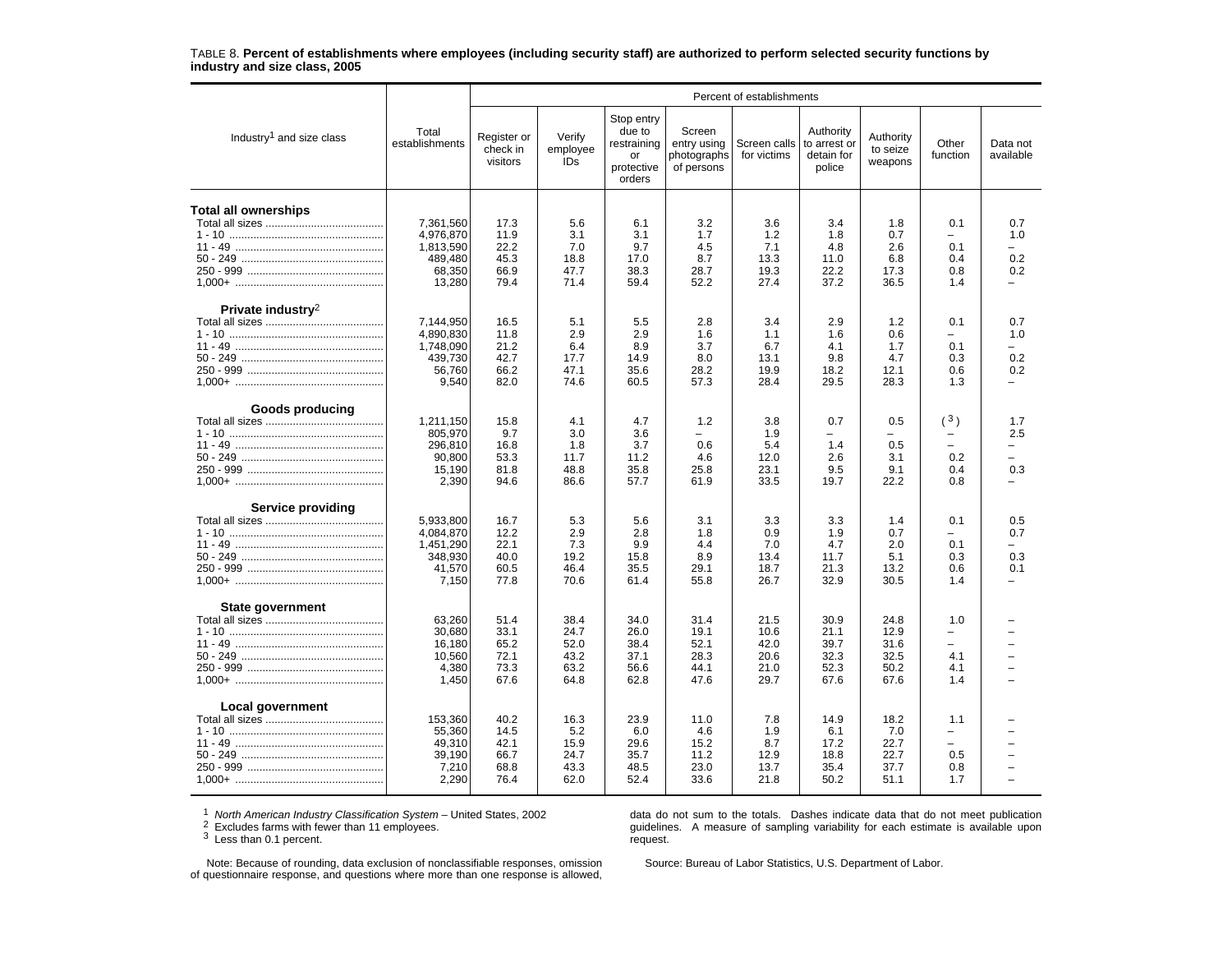#### TABLE 9. **Percent of establishments that have processes or methods to identify customers and visitors and potential or current employees with a history of violence by industry and size class, 2005**

|                                      |                                                                                                                                                                                                                                                                                                                                                                                                                                                                                                                                                                                                                                                                                                                                                                                                                                                                                                                                                                                                                                                                                                                                                                                                                                                                                                                                                                                                                                                                                                                                                                                                                                                                                                                                                                                                                                                                                                                                                                                                                                                                                                                          | Percent of establishments                          |                                              |                                              |                                                  |                                                    |                                              |                                            |                                                      |  |
|--------------------------------------|--------------------------------------------------------------------------------------------------------------------------------------------------------------------------------------------------------------------------------------------------------------------------------------------------------------------------------------------------------------------------------------------------------------------------------------------------------------------------------------------------------------------------------------------------------------------------------------------------------------------------------------------------------------------------------------------------------------------------------------------------------------------------------------------------------------------------------------------------------------------------------------------------------------------------------------------------------------------------------------------------------------------------------------------------------------------------------------------------------------------------------------------------------------------------------------------------------------------------------------------------------------------------------------------------------------------------------------------------------------------------------------------------------------------------------------------------------------------------------------------------------------------------------------------------------------------------------------------------------------------------------------------------------------------------------------------------------------------------------------------------------------------------------------------------------------------------------------------------------------------------------------------------------------------------------------------------------------------------------------------------------------------------------------------------------------------------------------------------------------------------|----------------------------------------------------|----------------------------------------------|----------------------------------------------|--------------------------------------------------|----------------------------------------------------|----------------------------------------------|--------------------------------------------|------------------------------------------------------|--|
|                                      | Clients, customers, visitors, patients<br>Potential or current employees<br>Total<br>establishments<br>No<br>No<br>Data not<br>Total<br>Yes<br>Total<br>Yes<br>process or<br>available<br>method<br>method<br>7,361,560<br>100.0<br>10.5<br>88.5<br>100.0<br>41.6<br>1.0<br>57.4<br>4,976,870<br>100.0<br>8.4<br>90.3<br>1.3<br>100.0<br>33.0<br>65.6<br>12.4<br>1,813,590<br>100.0<br>87.3<br>0.3<br>100.0<br>54.6<br>45.3<br>489,480<br>0.3<br>100.0<br>21.2<br>78.4<br>100.0<br>73.1<br>26.6<br>68,350<br>100.0<br>34.0<br>65.6<br>0.4<br>100.0<br>85.4<br>14.4<br>13,280<br>58.0<br>100.0<br>41.7<br>0.4<br>100.0<br>87.0<br>12.7<br>7,144,950<br>100.0<br>10.0<br>89.0<br>100.0<br>40.7<br>58.3<br>1.0<br>4.890.830<br>90.3<br>32.7<br>65.9<br>100.0<br>8.3<br>1.3<br>100.0<br>1,748,090<br>100.0<br>53.8<br>100.0<br>88.3<br>0.3<br>46.1<br>11.4<br>439,730<br>28.2<br>100.0<br>19.3<br>80.4<br>0.3<br>100.0<br>71.4<br>0.5<br>56,760<br>100.0<br>67.8<br>100.0<br>15.3<br>31.7<br>84.4<br>9,540<br>100.0<br>39.6<br>59.9<br>0.4<br>100.0<br>86.1<br>13.6<br>1,211,150<br>100.0<br>7.0<br>91.3<br>1.7<br>100.0<br>34.9<br>63.4<br>805,970<br>100.0<br>6.2<br>91.3<br>2.5<br>100.0<br>28.7<br>68.8<br>296,810<br>100.0<br>6.6<br>93.4<br>100.0<br>42.4<br>57.3<br>$\overline{\phantom{0}}$<br>90,800<br>100.0<br>88.5<br>100.0<br>56.7<br>43.0<br>11.3<br>15,190<br>0.6<br>23.6<br>100.0<br>21.7<br>77.7<br>100.0<br>76.1<br>2,390<br>100.0<br>40.6<br>59.4<br>100.0<br>87.4<br>12.1<br>$\overline{\phantom{0}}$<br>5,933,800<br>100.0<br>10.6<br>88.5<br>0.9<br>100.0<br>41.9<br>57.3<br>4,084,870<br>100.0<br>8.8<br>90.1<br>100.0<br>33.5<br>65.4<br>1.1<br>1,451,290<br>100.0<br>12.4<br>87.3<br>0.3<br>100.0<br>56.1<br>43.8<br>348,930<br>100.0<br>78.2<br>100.0<br>75.3<br>24.3<br>21.4<br>0.4<br>41,570<br>100.0<br>35.4<br>64.2<br>100.0<br>87.5<br>12.3<br>0.4<br>7,150<br>100.0<br>39.4<br>60.0<br>0.6<br>100.0<br>85.6<br>14.0<br>63,260<br>100.0<br>28.3<br>71.7<br>100.0<br>72.8<br>27.2<br>$\qquad \qquad -$<br>30,680<br>40.3<br>100.0<br>12.6<br>87.4<br>100.0<br>59.7<br>$\overline{\phantom{0}}$ |                                                    |                                              |                                              |                                                  |                                                    |                                              |                                            |                                                      |  |
| Industry <sup>1</sup> and size class |                                                                                                                                                                                                                                                                                                                                                                                                                                                                                                                                                                                                                                                                                                                                                                                                                                                                                                                                                                                                                                                                                                                                                                                                                                                                                                                                                                                                                                                                                                                                                                                                                                                                                                                                                                                                                                                                                                                                                                                                                                                                                                                          |                                                    |                                              |                                              |                                                  |                                                    |                                              | process or                                 | Data not<br>available                                |  |
| <b>Total all ownerships</b>          |                                                                                                                                                                                                                                                                                                                                                                                                                                                                                                                                                                                                                                                                                                                                                                                                                                                                                                                                                                                                                                                                                                                                                                                                                                                                                                                                                                                                                                                                                                                                                                                                                                                                                                                                                                                                                                                                                                                                                                                                                                                                                                                          |                                                    |                                              |                                              |                                                  |                                                    |                                              |                                            | 1.0<br>1.4<br>0.1<br>0.3<br>0.2<br>0.3               |  |
| Private industry <sup>2</sup>        |                                                                                                                                                                                                                                                                                                                                                                                                                                                                                                                                                                                                                                                                                                                                                                                                                                                                                                                                                                                                                                                                                                                                                                                                                                                                                                                                                                                                                                                                                                                                                                                                                                                                                                                                                                                                                                                                                                                                                                                                                                                                                                                          |                                                    |                                              |                                              |                                                  |                                                    |                                              |                                            | 1.0<br>1.4<br>0.1<br>0.4<br>0.3<br>0.3               |  |
| <b>Goods producing</b>               |                                                                                                                                                                                                                                                                                                                                                                                                                                                                                                                                                                                                                                                                                                                                                                                                                                                                                                                                                                                                                                                                                                                                                                                                                                                                                                                                                                                                                                                                                                                                                                                                                                                                                                                                                                                                                                                                                                                                                                                                                                                                                                                          |                                                    |                                              |                                              |                                                  |                                                    |                                              |                                            | 1.7<br>2.5<br>$\overline{\phantom{a}}$<br>0.3<br>0.3 |  |
| Service providing                    |                                                                                                                                                                                                                                                                                                                                                                                                                                                                                                                                                                                                                                                                                                                                                                                                                                                                                                                                                                                                                                                                                                                                                                                                                                                                                                                                                                                                                                                                                                                                                                                                                                                                                                                                                                                                                                                                                                                                                                                                                                                                                                                          |                                                    |                                              |                                              |                                                  |                                                    |                                              |                                            | 0.8<br>1.2<br>0.1<br>0.4<br>0.2<br>0.3               |  |
| State government                     | 16,180<br>10,560<br>4,380<br>1,450                                                                                                                                                                                                                                                                                                                                                                                                                                                                                                                                                                                                                                                                                                                                                                                                                                                                                                                                                                                                                                                                                                                                                                                                                                                                                                                                                                                                                                                                                                                                                                                                                                                                                                                                                                                                                                                                                                                                                                                                                                                                                       | 100.0<br>100.0<br>100.0<br>100.0                   | 48.9<br>31.7<br>46.6<br>49.7                 | 51.1<br>68.3<br>53.7<br>50.3                 | $\equiv$<br>$\sim$<br>$\overline{\phantom{0}}$   | 100.0<br>100.0<br>100.0<br>100.0                   | 77.9<br>95.9<br>84.9<br>87.6                 | 22.2<br>4.1<br>15.1<br>12.4                |                                                      |  |
| Local government                     | 153.360<br>55,360<br>49,310<br>39,190<br>7,210<br>2,290                                                                                                                                                                                                                                                                                                                                                                                                                                                                                                                                                                                                                                                                                                                                                                                                                                                                                                                                                                                                                                                                                                                                                                                                                                                                                                                                                                                                                                                                                                                                                                                                                                                                                                                                                                                                                                                                                                                                                                                                                                                                  | 100.0<br>100.0<br>100.0<br>100.0<br>100.0<br>100.0 | 28.6<br>11.1<br>36.2<br>40.1<br>44.5<br>45.0 | 71.0<br>88.2<br>63.8<br>59.3<br>55.3<br>55.0 | 0.4<br>$\overline{\phantom{0}}$<br>0.5<br>$\sim$ | 100.0<br>100.0<br>100.0<br>100.0<br>100.0<br>100.0 | 70.2<br>50.1<br>76.0<br>85.7<br>93.1<br>91.3 | 29.7<br>49.9<br>23.8<br>14.3<br>6.8<br>8.7 | 0.1                                                  |  |

<sup>1</sup> North American Industry Classification System – United States, 2002<br><sup>2</sup> Excludes farms with fewer than 11 employees.

meet publication guidelines. A measure of sampling variability for each estimate is available upon request.

 Note: Because of rounding, data exclusion of nonclassifiable responses, and omission of questionnaire response, data do not sum to the totals. Dashes indicate data that do not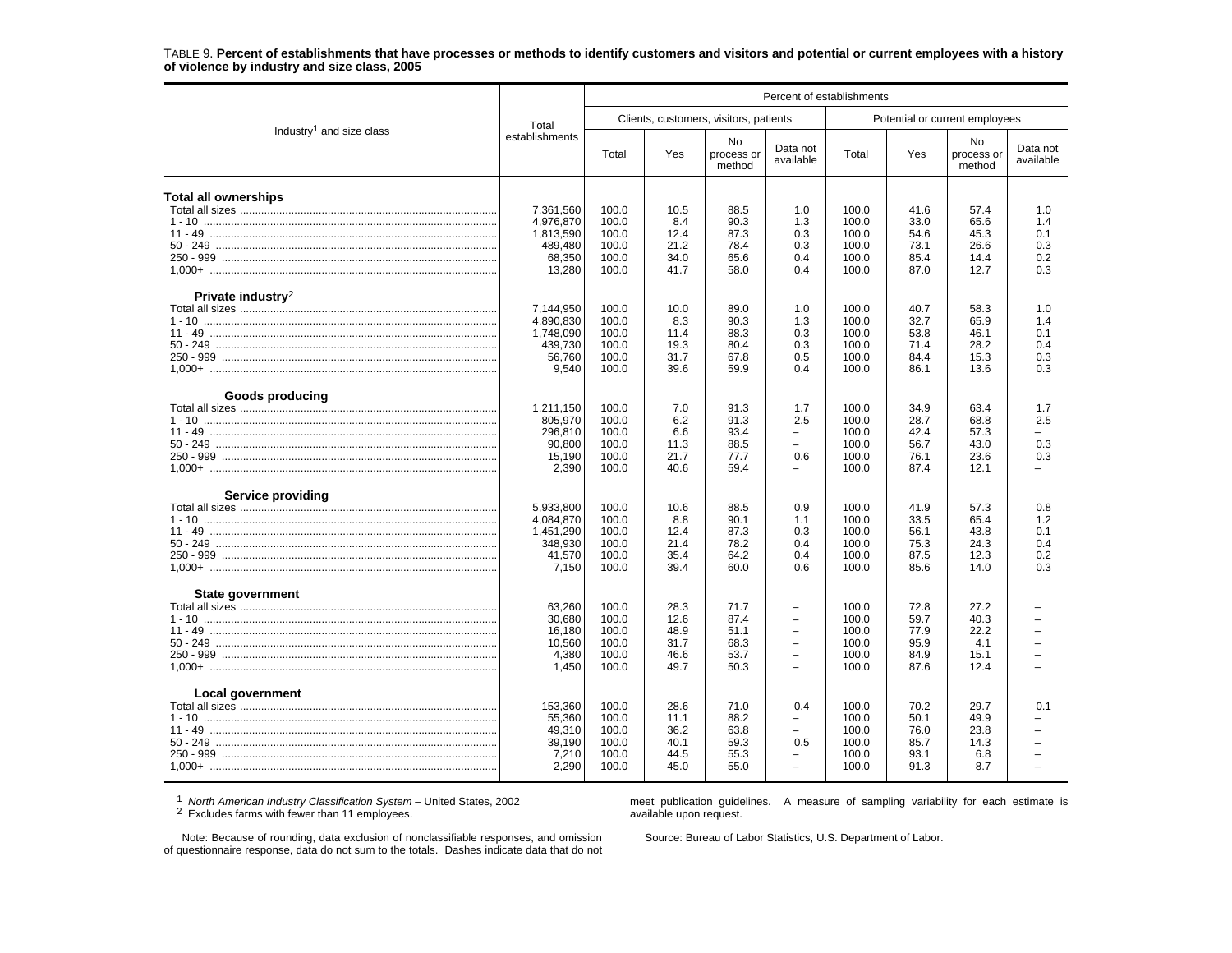| TABLE 10. Percent of establishments that have a workplace violence prevention program or policy by industry and size class, 2005 |  |
|----------------------------------------------------------------------------------------------------------------------------------|--|
|----------------------------------------------------------------------------------------------------------------------------------|--|

|                                      |                                                                    | Percent of establishments                          |                                              |                                              |                                              |                                              |                                        |  |  |
|--------------------------------------|--------------------------------------------------------------------|----------------------------------------------------|----------------------------------------------|----------------------------------------------|----------------------------------------------|----------------------------------------------|----------------------------------------|--|--|
|                                      | Total                                                              |                                                    |                                              | Yes                                          |                                              |                                              |                                        |  |  |
| Industry <sup>1</sup> and size class | establishments                                                     | Total                                              | Any policy                                   | Written<br>program or<br>policy              | Verbal<br>program or<br>policy               | No<br>program or<br>policy                   | Data not<br>available                  |  |  |
| <b>Total all ownerships</b>          | 7,361,560<br>4,976,870<br>1,813,590<br>489,480<br>68,350<br>13,280 | 100.0<br>100.0<br>100.0<br>100.0<br>100.0<br>100.0 | 29.1<br>20.1<br>42.2<br>63.8<br>77.4<br>86.4 | 22.5<br>13.4<br>35.6<br>58.6<br>72.6<br>82.4 | 11.3<br>9.6<br>14.2<br>17.5<br>18.4<br>21.4  | 70.1<br>78.8<br>57.7<br>35.9<br>22.4<br>13.2 | 0.8<br>1.1<br>0.1<br>0.3<br>0.2<br>0.5 |  |  |
| Private industry <sup>2</sup>        | 7,144,950<br>4,890,830<br>1,748,090<br>439,730<br>56,760<br>9,540  | 100.0<br>100.0<br>100.0<br>100.0<br>100.0<br>100.0 | 28.2<br>19.6<br>41.6<br>63.1<br>77.8<br>88.4 | 21.6<br>12.9<br>34.9<br>57.8<br>72.7<br>84.6 | 11.2<br>9.5<br>14.2<br>17.2<br>19.3<br>22.1  | 71.0<br>79.3<br>58.4<br>36.6<br>22.0<br>11.3 | 0.8<br>1.1<br>0.1<br>0.3<br>0.2<br>0.3 |  |  |
| Goods producing                      | 1,211,150<br>805,970<br>296,810<br>90,800<br>15,190<br>2,390       | 100.0<br>100.0<br>100.0<br>100.0<br>100.0<br>100.0 | 23.6<br>16.6<br>29.6<br>56.6<br>75.6<br>88.3 | 17.7<br>10.4<br>24.0<br>50.9<br>69.9<br>84.5 | 10.0<br>8.9<br>11.1<br>15.3<br>17.4<br>19.7  | 75.3<br>81.9<br>70.4<br>43.2<br>24.1<br>11.7 | 1.1<br>-<br>0.2<br>0.3                 |  |  |
| Service providing                    | 5,933,800<br>4,084,870<br>1,451,290<br>348,930<br>41,570<br>7,150  | 100.0<br>100.0<br>100.0<br>100.0<br>100.0<br>100.0 | 29.1<br>20.2<br>44.0<br>64.8<br>78.6<br>88.4 | 22.4<br>13.4<br>37.1<br>59.6<br>73.7<br>84.6 | 11.4<br>9.6<br>14.8<br>17.7<br>20.0<br>22.9  | 70.1<br>78.7<br>55.9<br>34.9<br>21.2<br>11.2 | 0.8<br>1.1<br>0.1<br>0.3<br>0.2<br>0.3 |  |  |
| State government                     | 63,260<br>30,680<br>16,180<br>10.560<br>4,380<br>1.450             | 100.0<br>100.0<br>100.0<br>100.0<br>100.0<br>100.0 | 78.2<br>69.8<br>82.3<br>91.8<br>85.2<br>91.0 | 73.0<br>64.8<br>75.9<br>86.5<br>82.4<br>86.2 | 19.1<br>17.3<br>14.0<br>33.4<br>14.2<br>23.4 | 21.6<br>30.2<br>17.7<br>7.9<br>14.4<br>7.6   | 0.2<br>$\overline{\phantom{0}}$<br>2.1 |  |  |
| Local government                     | 153,360<br>55,360<br>49,310<br>39,190<br>7,210<br>2,290            | 100.0<br>100.0<br>100.0<br>100.0<br>100.0<br>100.0 | 50.1<br>34.2<br>52.8<br>64.0<br>69.6<br>75.1 | 43.9<br>24.4<br>48.1<br>60.4<br>66.3<br>70.7 | 14.7<br>13.6<br>15.1<br>15.9<br>13.3<br>17.0 | 49.9<br>65.7<br>47.2<br>35.9<br>30.4<br>24.5 | 0.1                                    |  |  |

<sup>1</sup> North American Industry Classification System – United States, 2002<br><sup>2</sup> Excludes farms with fewer than 11 employees.

response is allowed, data do not sum to the totals. Dashes indicate data that do not meet publication guidelines. A measure of sampling variability for each estimate is available upon request.

Note: Because of rounding, data exclusion of nonclassifiable responses, omission of questionnaire response, and questions where more than one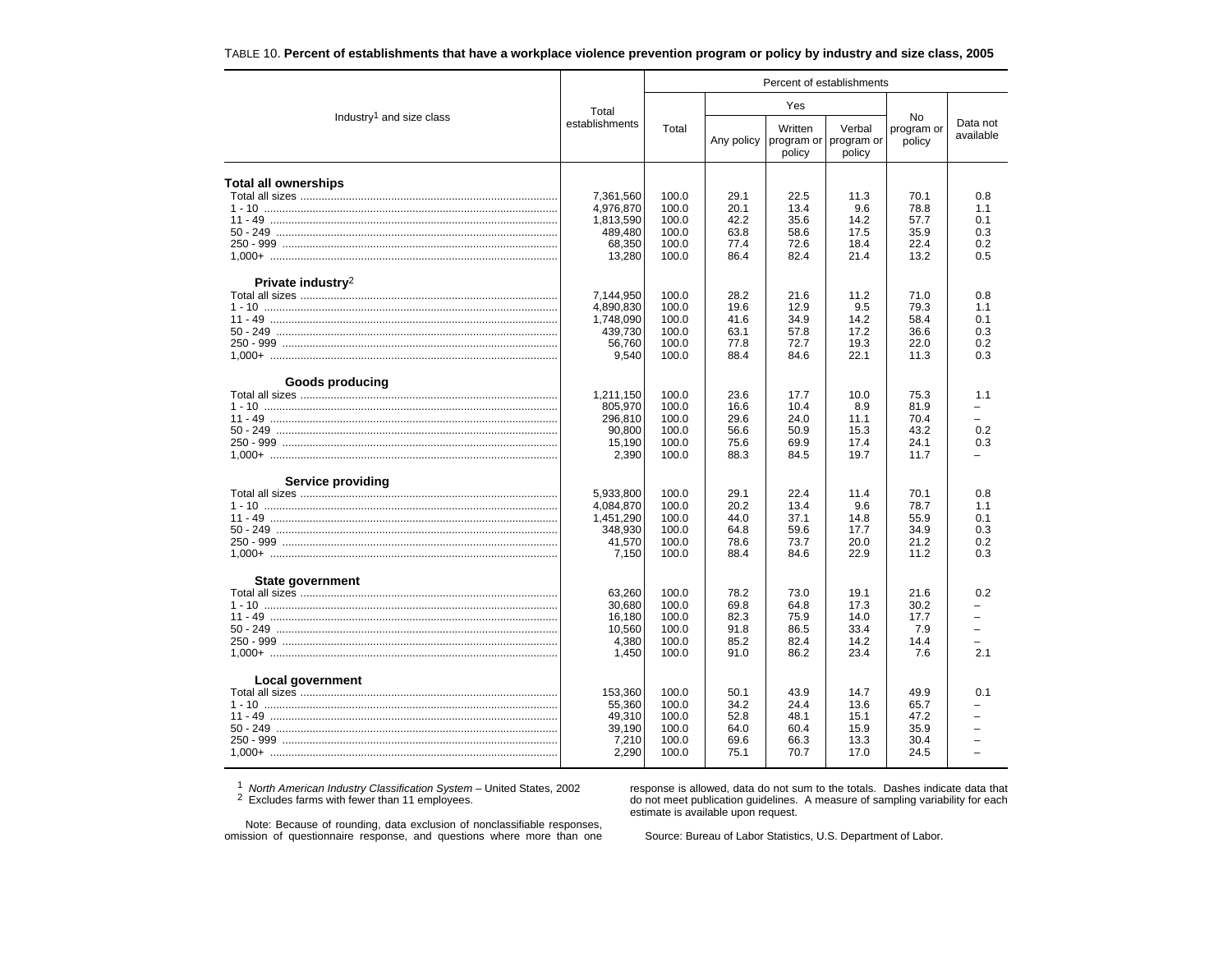|                                      |                           | Percent of establishments    |                       |           |                      |                       |  |  |  |
|--------------------------------------|---------------------------|------------------------------|-----------------------|-----------|----------------------|-----------------------|--|--|--|
| Industry <sup>1</sup> and size class | Total<br>establishments   | Address situations involving |                       |           |                      |                       |  |  |  |
|                                      | with program or<br>policy | Criminal                     | Customer<br>or client | Co-worker | Domestic<br>violence | Data not<br>available |  |  |  |
| Total all ownerships                 |                           |                              |                       |           |                      |                       |  |  |  |
|                                      | 2,140,800                 | 52.4                         | 71.9                  | 82.3      | 44.7                 | 0.7                   |  |  |  |
|                                      | 998,470                   | 51.7                         | 72.9                  | 72.3      | 39.9                 |                       |  |  |  |
|                                      | 765,780                   | 51.7                         | 70.3                  | 90.0      | 46.1                 | 1.1                   |  |  |  |
|                                      | 312,190                   | 54.3                         | 72.0                  | 92.9      | 52.3                 | 0.6                   |  |  |  |
|                                      | 52,900                    | 59.9                         | 75.3                  | 94.9      | 65.0                 | 0.4                   |  |  |  |
|                                      | 11,470                    | 63.6                         | 79.4                  | 96.9      | 78.4                 | 0.3                   |  |  |  |
| Private industry <sup>2</sup>        |                           |                              |                       |           |                      |                       |  |  |  |
|                                      | 2,014,550                 | 52.6                         | 71.4                  | 82.4      | 44.2                 | 0.8                   |  |  |  |
|                                      | 958,090                   | 52.3                         | 72.6                  | 72.0      | 39.7                 |                       |  |  |  |
|                                      | 726.440                   | 51.8                         | 69.9                  | 90.4      | 45.6                 | 1.2                   |  |  |  |
|                                      | 277,430                   | 54.0                         | 70.8                  | 94.6      | 51.1                 | 0.6                   |  |  |  |
|                                      | 44.160                    | 59.9                         | 74.4                  | 96.0      | 65.2                 | 0.4                   |  |  |  |
|                                      | 8,430                     | 61.3                         | 77.3                  | 98.0      | 81.1                 | 0.2                   |  |  |  |
| Goods producing                      |                           |                              |                       |           |                      |                       |  |  |  |
|                                      | 286,220                   | 34.8                         | 53.2                  | 86.2      | 38.7                 | 1.5                   |  |  |  |
|                                      | 133,420                   | 40.3                         | 63.7                  | 77.8      | 42.7                 |                       |  |  |  |
|                                      | 87,810                    | 23.6                         | 41.4                  | 91.9      | 29.2                 | 4.0                   |  |  |  |
|                                      | 51.400                    | 36.2                         | 45.4                  | 95.1      | 38.8                 | 1.3                   |  |  |  |
|                                      | 11,480                    | 46.7                         | 53.7                  | 97.6      | 58.3                 | 0.6                   |  |  |  |
|                                      | 2,110                     | 57.3                         | 62.1                  | 99.1      | 73.0                 |                       |  |  |  |
| <b>Service providing</b>             |                           |                              |                       |           |                      |                       |  |  |  |
|                                      | 1,728,330                 | 55.5                         | 74.5                  | 81.8      | 45.1                 | 0.7                   |  |  |  |
|                                      | 824,670                   | 54.3                         | 74.1                  | 71.1      | 39.2                 |                       |  |  |  |
|                                      | 638,630                   | 55.7                         | 73.8                  | 90.2      | 47.9                 | 0.8                   |  |  |  |
|                                      | 226,030                   | 58.0                         | 76.5                  | 94.5      | 53.9                 | 0.5                   |  |  |  |
|                                      | 32,680                    | 64.5                         | 81.6                  | 95.4      | 67.7                 | 0.3                   |  |  |  |
|                                      | 6,320                     | 62.8                         | 82.4                  | 97.8      | 83.9                 |                       |  |  |  |
| <b>State government</b>              |                           |                              |                       |           |                      |                       |  |  |  |
|                                      | 49,460                    | 52.8                         | 86.9                  | 84.6      | 65.6                 | (3)                   |  |  |  |
|                                      | 21.420                    | 36.6                         | 88.1                  | 83.4      | 43.7                 |                       |  |  |  |
|                                      | 13,320                    | 66.0                         | 87.8                  | 86.1      | 85.6                 |                       |  |  |  |
|                                      | 9.690                     | 64.6                         | 84.8                  | 81.7      | 83.8                 |                       |  |  |  |
|                                      | 3,730                     | 62.2                         | 82.6                  | 89.8      | 69.2                 |                       |  |  |  |
|                                      | 1,320                     | 68.9                         | 87.1                  | 95.5      | 73.5                 |                       |  |  |  |
| Local government                     |                           | 47.1                         |                       | 78.9      | 46.7                 | 0.4                   |  |  |  |
|                                      | 76,790                    |                              | 75.4                  |           |                      |                       |  |  |  |
|                                      | 18,960                    | 38.9                         | 70.6                  | 72.0      | 43.6                 |                       |  |  |  |
|                                      | 26,020                    | 42.4                         | 72.7                  | 81.5      | 38.9                 |                       |  |  |  |
|                                      | 25,070                    | 54.4                         | 80.8                  | 78.5      | 52.9                 |                       |  |  |  |
|                                      | 5,020                     | 58.2                         | 77.7                  | 88.8      | 60.0                 | 1.0                   |  |  |  |
|                                      | 1,720                     | 70.3                         | 84.3                  | 92.4      | 68.6                 |                       |  |  |  |

#### TABLE 11. **Percent of establishments that address selected types of situations in their workplace violence program or policy by industry and size class, 2005**

1 *North American Industry Classification System* – United States,

2002 2 Excludes farms with fewer than 11 employees. 3 Less than 0.1 percent.

more than one response is allowed, data do not sum to the totals. Dashes indicate data that do not meet publication guidelines. A measure of sampling variability for each estimate is available upon request.

Note: Because of rounding, data exclusion of nonclassifiable responses, omission of questionnaire response, and questions where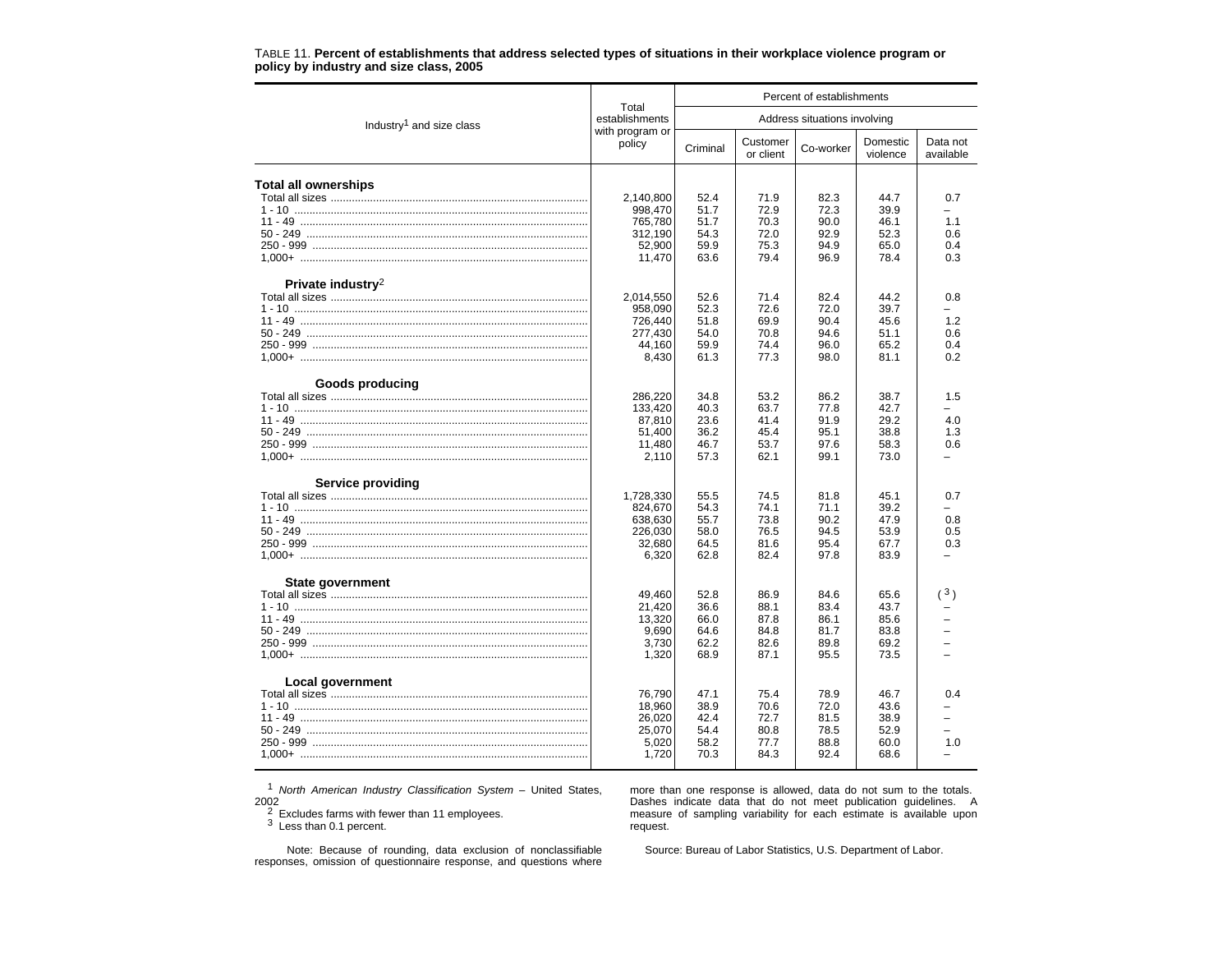#### TABLE 12. **Percent of establishments that provide training on workplace violence prevention by selected topics addressed, industry, and size class, 2005**

|                                                               |                                                                    | Percent of establishments                          |                                              |                                              |                                             |                                              |                                              |                                              |                                                                                                             |                                              |                                        |  |
|---------------------------------------------------------------|--------------------------------------------------------------------|----------------------------------------------------|----------------------------------------------|----------------------------------------------|---------------------------------------------|----------------------------------------------|----------------------------------------------|----------------------------------------------|-------------------------------------------------------------------------------------------------------------|----------------------------------------------|----------------------------------------|--|
| Industry <sup>1</sup> and size class                          |                                                                    |                                                    | Training topic addressed                     |                                              |                                             |                                              |                                              |                                              |                                                                                                             |                                              |                                        |  |
|                                                               | Total<br>establishments                                            | Total                                              | Any<br>training                              | Policy or<br>program                         | Domestic<br>violence                        | <b>Risk</b><br>factors                       | Prevention<br>strategies                     | Reporting<br>concerns<br>and<br>incidents    | Other                                                                                                       | No training                                  | Data not<br>available                  |  |
| <b>Total all ownerships</b>                                   | 7.361.560<br>4,976,870<br>1,813,590<br>489,480<br>68,350<br>13,280 | 100.0<br>100.0<br>100.0<br>100.0<br>100.0<br>100.0 | 20.8<br>14.6<br>29.1<br>45.7<br>64.2<br>67.8 | 12.8<br>8.2<br>18.1<br>34.2<br>50.7<br>56.2  | 4.0<br>2.9<br>5.2<br>8.1<br>17.2<br>23.2    | 8.0<br>5.9<br>11.6<br>13.2<br>21.4<br>29.7   | 8.6<br>6.3<br>12.2<br>15.9<br>20.6<br>31.2   | 16.3<br>10.6<br>24.1<br>38.4<br>55.5<br>60.7 | (2)<br>(2)<br>0.2<br>0.3<br>0.5                                                                             | 78.4<br>84.3<br>70.5<br>54.0<br>35.6<br>32.0 | 0.9<br>1.1<br>0.4<br>0.3<br>0.2<br>0.2 |  |
| Private industry <sup>3</sup>                                 | 7.144.950<br>4,890,830<br>1,748,090<br>439,730<br>56,760<br>9,540  | 100.0<br>100.0<br>100.0<br>100.0<br>100.0<br>100.0 | 20.2<br>14.3<br>28.6<br>45.2<br>64.0<br>67.2 | 12.3<br>8.0<br>17.5<br>34.0<br>50.7<br>56.2  | 3.8<br>2.9<br>4.9<br>7.6<br>17.2<br>22.6    | 7.7<br>5.8<br>11.1<br>12.6<br>20.2<br>27.4   | 8.4<br>6.2<br>12.1<br>15.9<br>19.4<br>29.1   | 15.8<br>10.3<br>23.6<br>38.3<br>56.2<br>60.3 | (2)<br>$\overline{\phantom{0}}$<br>$\equiv$<br>0.3<br>0.3<br>0.4                                            | 78.9<br>84.5<br>71.0<br>54.4<br>35.8<br>32.6 | 0.9<br>1.1<br>0.4<br>0.4<br>0.2<br>0.2 |  |
| Goods producing                                               | 1,211,150<br>805,970<br>296,810<br>90,800<br>15,190<br>2,390       | 100.0<br>100.0<br>100.0<br>100.0<br>100.0<br>100.0 | 12.7<br>8.8<br>13.3<br>36.1<br>59.6<br>75.7  | 9.4<br>7.5<br>7.1<br>26.6<br>46.4<br>65.7    | 2.1<br>1.7<br>2.0<br>3.9<br>9.7<br>18.0     | 4.2<br>3.7<br>4.3<br>6.7<br>14.1<br>23.0     | 3.1<br>2.7<br>2.8<br>5.7<br>10.9<br>21.3     | 9.8<br>6.6<br>9.8<br>30.1<br>50.2<br>66.1    | (2)<br>$\qquad \qquad -$<br>$\overline{a}$<br>0.3<br>$\overline{\phantom{0}}$                               | 85.7<br>89.1<br>86.2<br>63.5<br>39.8<br>23.8 | 1.5<br>2.0<br>-<br>0.3<br>0.5          |  |
| <b>Service providing</b><br>1,000+ …………………………………………………………………… | 5,933,800<br>4,084,870<br>1,451,290<br>348,930<br>41,570<br>7.150  | 100.0<br>100.0<br>100.0<br>100.0<br>100.0<br>100.0 | 21.7<br>15.4<br>31.8<br>47.6<br>65.5<br>64.3 | 12.9<br>8.1<br>19.6<br>35.9<br>52.3<br>52.9  | 4.2<br>3.1<br>5.5<br>8.6<br>19.9<br>24.2    | 8.4<br>6.2<br>12.5<br>14.2<br>22.4<br>29.0   | 9.5<br>6.9<br>14.0<br>18.5<br>22.5<br>31.7   | 17.0<br>11.1<br>26.5<br>40.4<br>58.4<br>58.3 | (2)<br>$\overline{\phantom{m}}$<br>0.3<br>0.3<br>0.4                                                        | 77.5<br>83.6<br>67.9<br>52.0<br>34.3<br>35.4 | 0.8<br>0.9<br>0.4<br>0.4<br>0.1<br>0.3 |  |
| State government                                              | 63,260<br>30,680<br>16,180<br>10.560<br>4,380<br>1.450             | 100.0<br>100.0<br>100.0<br>100.0<br>100.0<br>100.0 | 58.0<br>46.1<br>67.9<br>66.6<br>77.2<br>80.0 | 49.9<br>40.7<br>52.8<br>61.3<br>69.2<br>70.3 | 18.9<br>7.9<br>33.4<br>23.6<br>27.6<br>31.7 | 34.1<br>29.2<br>40.9<br>35.7<br>36.3<br>44.1 | 23.0<br>15.8<br>30.3<br>25.8<br>32.6<br>45.5 | 49.2<br>38.3<br>64.0<br>51.5<br>58.2<br>71.7 | (2)<br>$\qquad \qquad -$<br>$\qquad \qquad -$<br>$\overline{\phantom{a}}$<br>$\overline{\phantom{0}}$<br>L. | 42.0<br>53.9<br>32.1<br>33.5<br>22.8<br>20.0 |                                        |  |
| Local government<br>1.000+ …………………………………………………………………          | 153,360<br>55,360<br>49,310<br>39,190<br>7,210<br>2,290            | 100.0<br>100.0<br>100.0<br>100.0<br>100.0<br>100.0 | 32.3<br>17.8<br>33.4<br>45.1<br>58.0<br>62.9 | 20.5<br>5.6<br>26.9<br>28.6<br>39.4<br>47.6  | 6.4<br>2.0<br>7.3<br>9.7<br>11.1<br>20.1    | 12.2<br>4.2<br>17.6<br>13.8<br>21.9<br>30.1  | 9.7<br>4.7<br>9.8<br>13.2<br>22.2<br>30.1    | 26.6<br>15.1<br>27.1<br>36.3<br>48.0<br>55.9 | 0.2<br>$\qquad \qquad -$<br>$\overline{\phantom{0}}$<br>0.1<br>$\overline{\phantom{0}}$<br>$\overline{a}$   | 67.6<br>82.2<br>66.6<br>54.7<br>41.7<br>37.1 | 0.1<br>÷                               |  |

<sup>1</sup> North American Industry Classification System – United States, 2002<br><sup>2</sup> Less than 0.1 persent

 $^2$  Less than 0.1 percent.<br> $^3$  Excludes farms with fewer than 11 employees.

questionnaire response, and questions where more than one response is allowed, data do not sum to the totals. Dashes indicate data that do not meet publication guidelines. A measure of sampling variability for each estimate is available upon request.

Note: Because of rounding, data exclusion of nonclassifiable responses, omission of